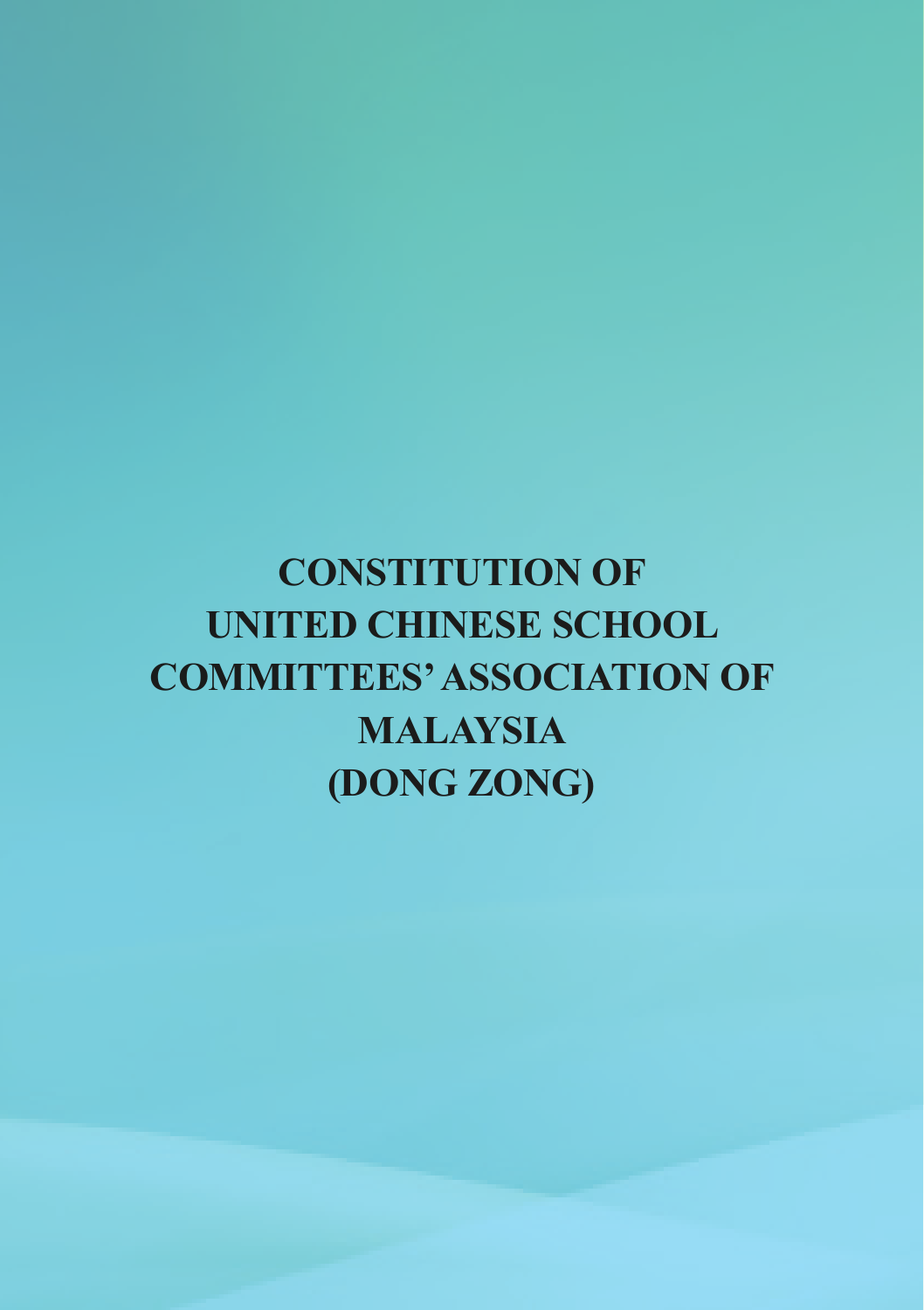# **INDEX**

| CHAPTER 1 :                    | <b>GENERAL PROVISION</b>      | 2              |
|--------------------------------|-------------------------------|----------------|
| CHAPTER 2:                     | <b>MEMBERSHIP</b>             | $\overline{4}$ |
| CHAPTER 3 :                    | <b>ORGANIZATION</b>           | 8              |
| CHAPTER 4 :                    | <b>DUTIES AND OBLIGATIONS</b> | 17             |
| <b>CHAPTER 5: THE MEETINGS</b> |                               | 21             |
| CHAPTER 6:                     | <b>FINANCE AND PROPERTY</b>   | 29             |
| CHAPTER 7 :                    | <b>DISSOLUTION</b>            | 31             |
| CHAPTER 8:                     | <b>APPENDIX</b>               | 32             |
| CHAPTER 9:                     | <b>EMBLEM</b>                 | 34             |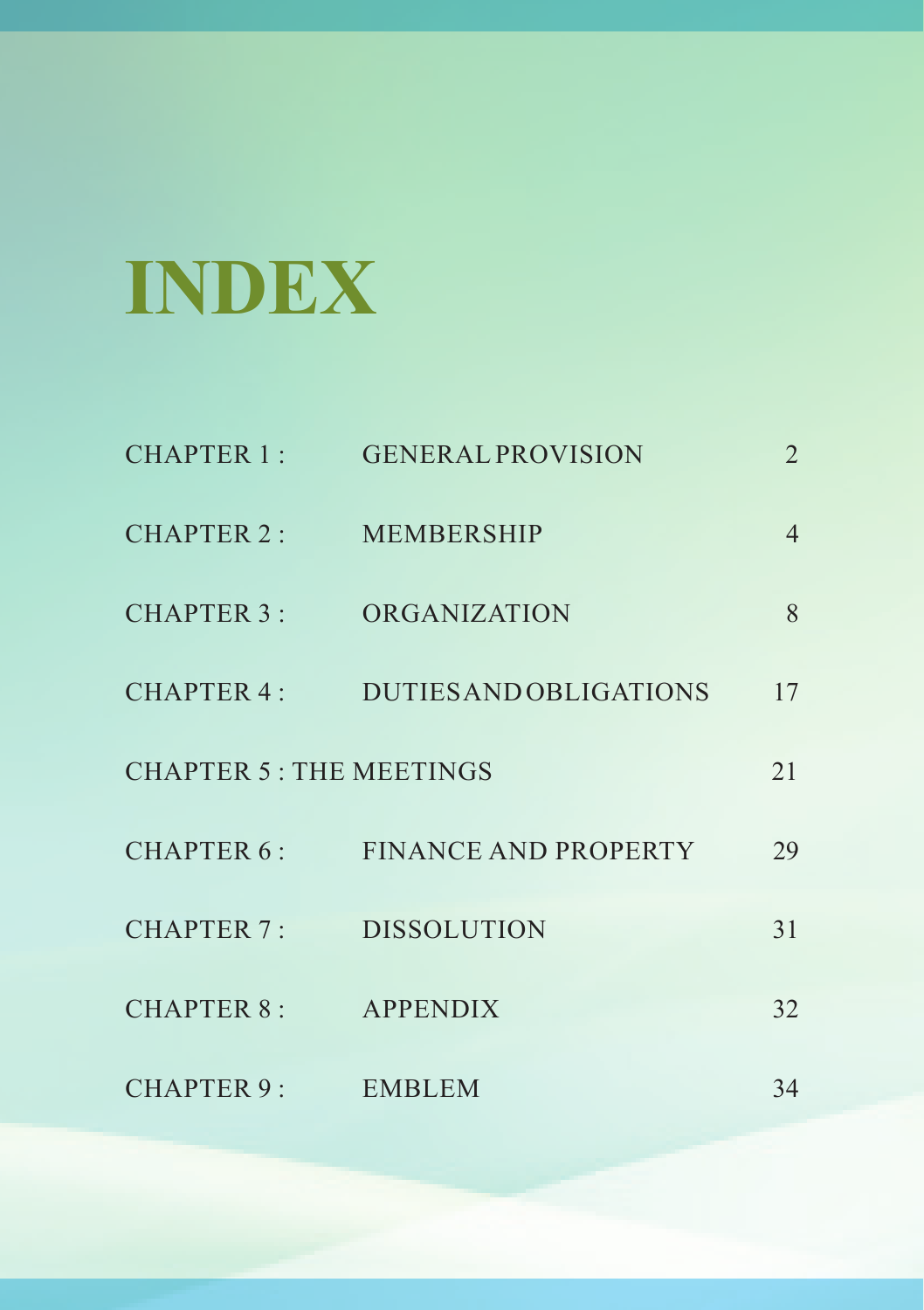# CHAPTER 1 **GENERAL PROVISION**

## **SECTION 1: NAME**

1.1 The Association shall be known as the "Persekutuan Persatuan-Persatuan Lembaga Pengurus Sekolah Cina Malaysia" in Bahasa Malaysia (referred to as "Dong Zong") and "United Chinese School Committees' Association of Malaysia" in English (referred to as "Dong Zong") (hereinafter referred to as "the Association").

## **SECTION 2: OFFICE**

- 2.1 The registered office of the Association shall be at Blok A, Lot 5, Seksyen 10, Jalan Bukit, 43000 Kajang, Selangor, Malaysia, or at such other places as may from time to time be decided by the Central Committee; and the postal address is Blok A, Lot 5, Seksyen 10, Jalan Bukit, 43000 Kajang, Selangor, Malaysia.
- 2.2 The registered office and postal address shall not be changed without prior approval of the Registrar of Societies.

#### **SECTION 3: AIMS AND OBJECTS**

- 3.1 The aims and objects of the Association shall be:
	- 3.1.1 To unite the members and to promote and develop the cause of Chinese education in Malaysia;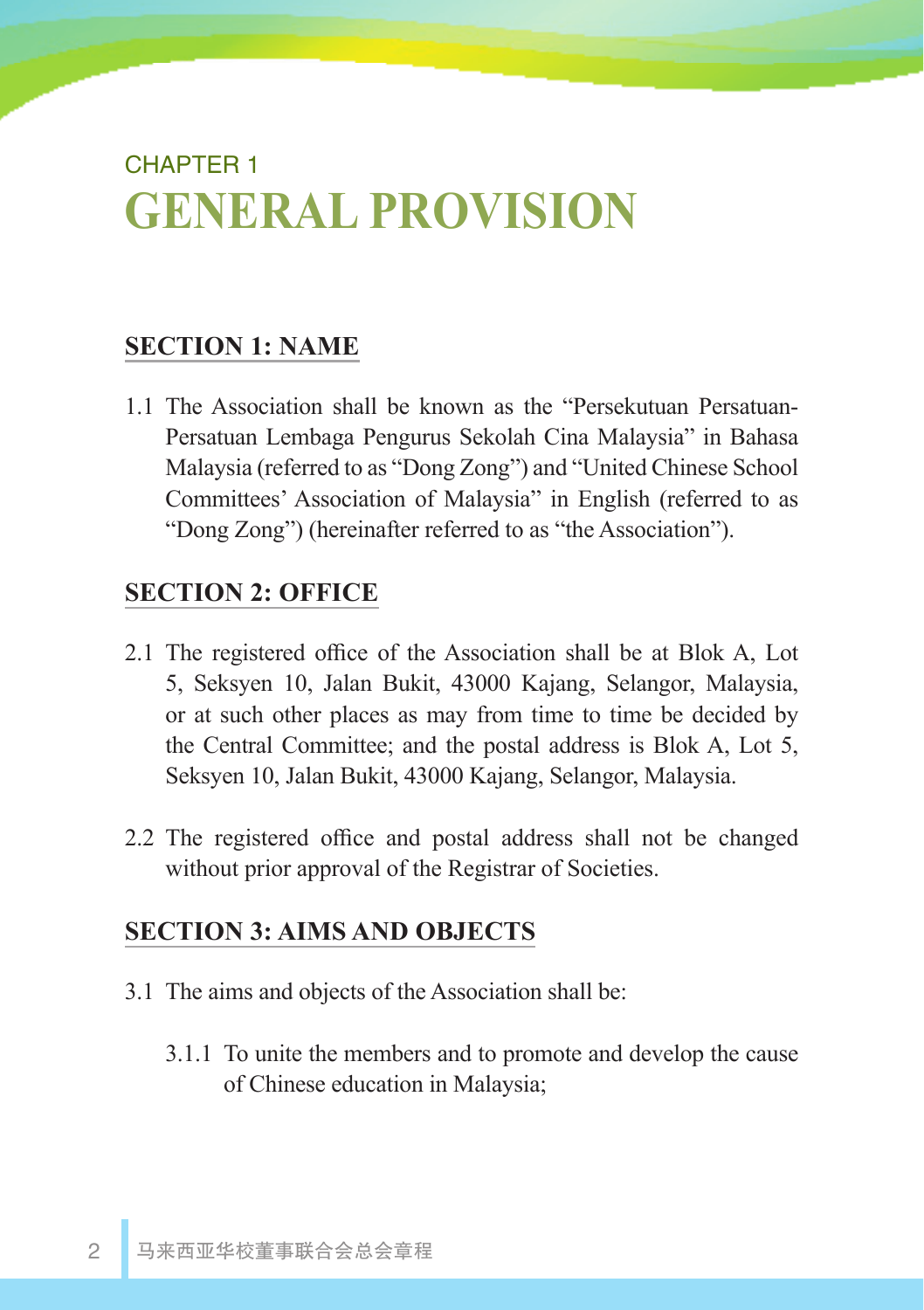- 3.1.2 To discuss, promote and manage jointly the affairs pertaining to the development and amelioration of the Chinese schools in Malaysia, including the curricula, examinations, teachers, education funds and other related matters;
- 3.1.3 To strengthen and consolidate the relationship among the board of governor of the Chinese schools in Malaysia;
- 3.1.4 To unite and consolidate the strength of the Chinese community in Malaysia in seeking to improve Chinese schools and promote the cause of Chinese education;
- 3.1.5 To represent the board of governor of the Chinese schools in Malaysia in negotiating with government on all matters in respect of the Chinese schools;
- 3.1.6 To seek the co-operation between the board of governor and the teachers of the Chinese schools in Malaysia;
- 3.1.7 To foster harmony and unity among different ethnic groups.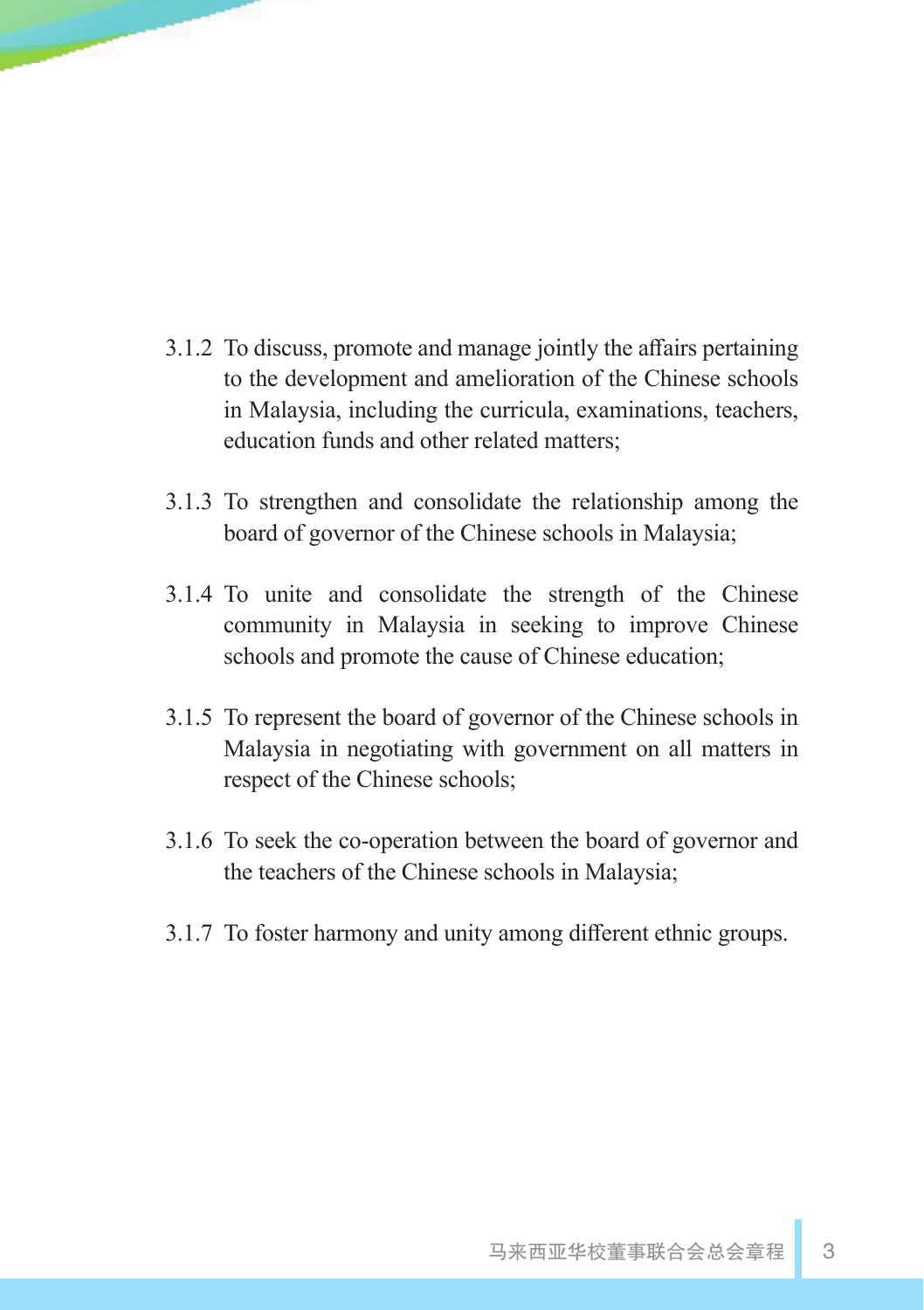# CHAPTER 2 **MEMBERSHIP**

## **SECTION 4: MEMBERSHIP**

- 4.1 All the State Chinese School Committees Associations or State Chinese School Committees and Teachers Associations shall be eligible for membership. There shall be one (1) member only for each state (hereinafter referred to as "state member").
- 4.2 For the purpose of membership under Article 4.1 herein, State of Selangor, Federal Territory of Kuala Lumpur and Federal Territory of Putrajaya shall be treated as one (1) state whereas the State of Sabah and Federal Territory of Labuan shall also be treated as one (1) state.

## **SECTION 5: APPLICATION OF MEMBERSHIP**

- 5.1 All application of membership shall fill up the relevant particulars in the membership application form and be submitted to the Administration Office of the Association for validation by the Central Committee.
- 5.2 The applicant will become a state member of the Association after making full entrance fee payment of Malaysia Ringgit Ten Thousand (RM10,000.00) and validated by the approval of the Central Committee.
- 5.3 The Central Committee shall have the right to reject any application for membership without providing any reason.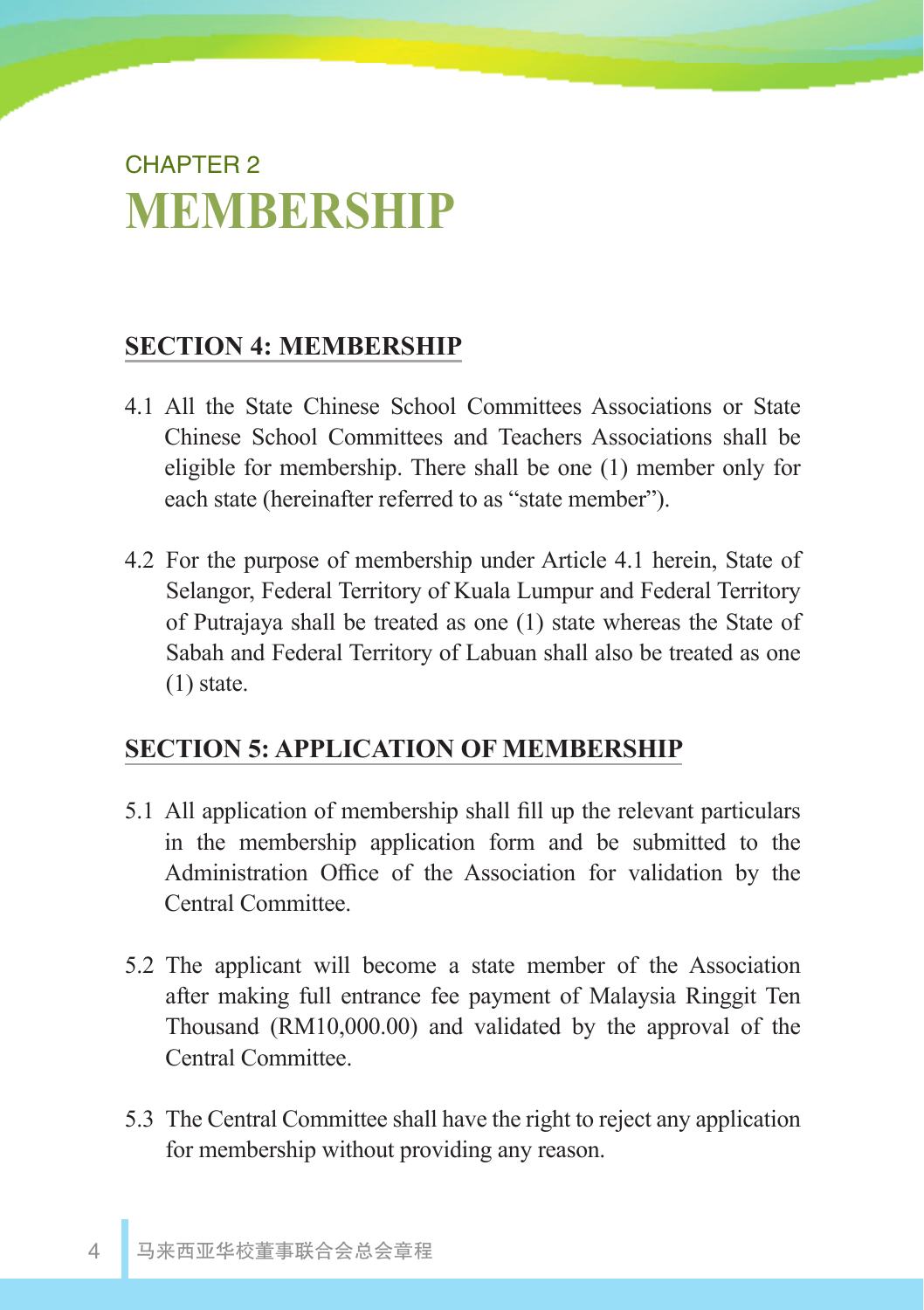## **SECTION 6: RIGHTS AND OBLIGATIONS OF THE MEMBERS**

- 6.1 The state members of the Association shall be responsible for promoting the aims and objects, interests and reputation of the Association. They shall be subject to the rules and regulations of the Association.
- 6.2 The state members of the Association shall not undermine the image, reputation or interest of the Association.
- 6.3 The state members of the Association shall have all rights granted to them by this constitution, including the rights to attend the General Meeting, speak, vote, elect and be elected in the General Meeting.
- 6.4 The state members of the Association shall abide by this constitution, any rules, regulations, guidelines and procedures made thereunder as well as all resolutions approved in the General Meeting, Central Committee and Central Executive Committee. The General Meeting shall have the full right to take appropriate action against the violators.

#### **SECTION 7: MEMBERSHIP FREEZE OR SUSPENSION**

7.1 The General Meeting shall have the right to freeze or suspend the membership of the relevant state members due to any of the following reasons: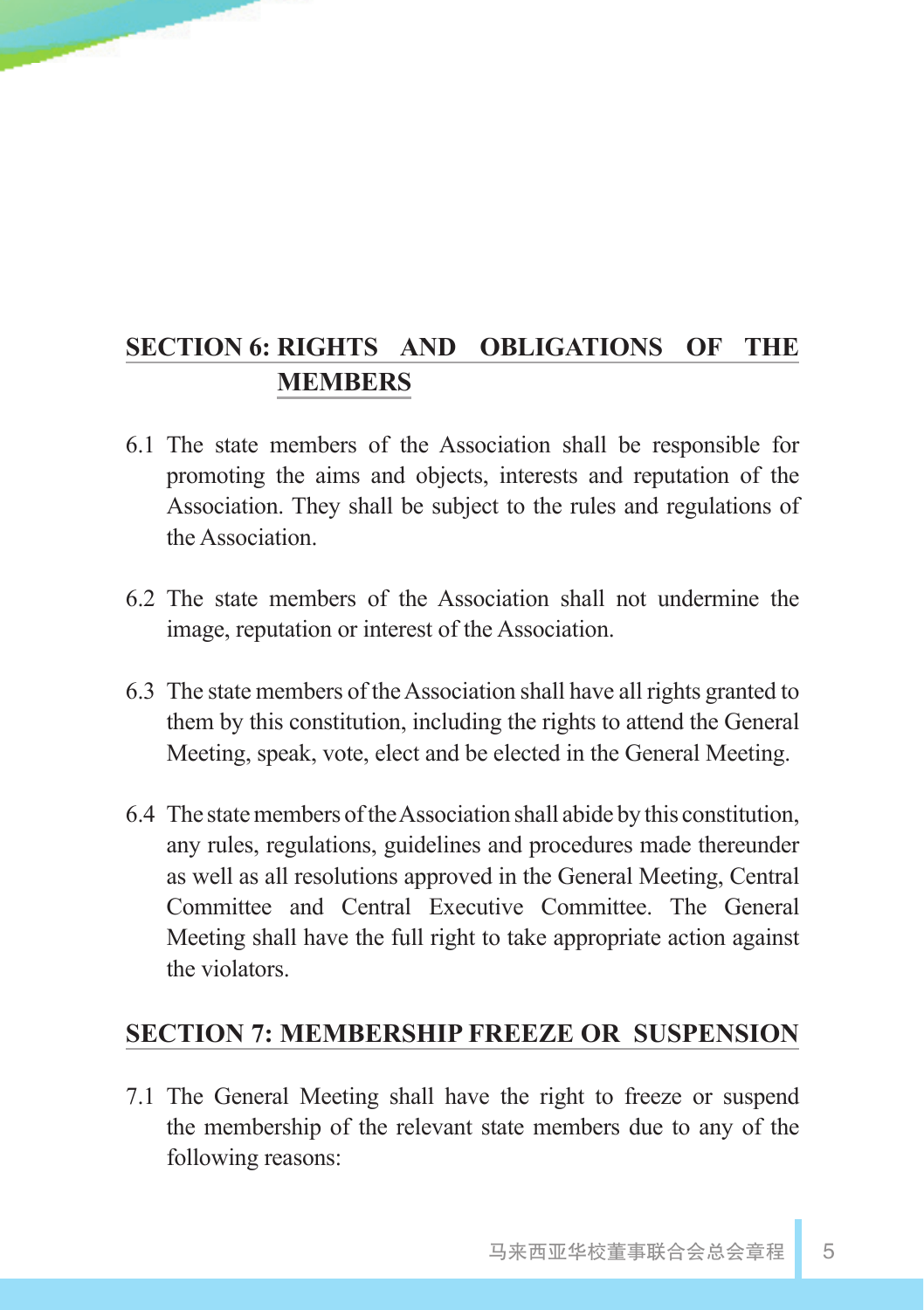- 7.1.1 When the state member of the Association violates this constitution, any rules, regulations, guidelines and procedures made thereunder as well as all resolutions approved in the General Meeting, Central Committee or Central Executive Committee; or
- 7.1.2 When a person is disqualified from continuing as a state member as he engages in misconduct or damage or undermine the welfare, interest or reputation of the Association; or
- 7.1.3 When the state member is absent in the General Meeting without any reasons for three times consecutively; or
- 7.1.4 When the state member brings the matters of the Association before the Court.
- 7.2 Any decision to freeze or suspend the state member shall be passed by a majority of two-third (2/3) of the votes cast by the state members present in the General Meeting and whose shall be done in accordance to the following procedures:
	- 7.2.1 A notice that has been approved by the Central Committee shall be sent out to explain the allegation against related state member and require the related state member to submit an explanation in writing to the Central Committee within fourteen (14) days upon receiving the notice;
	- 7.2.2 If the related state member does not submit an explanation in writing within the designated deadline or the Central Committee is not satisfied with the explanation, the Central Committee is entitled to send a letter which requests the related state member to give an explanation to the Central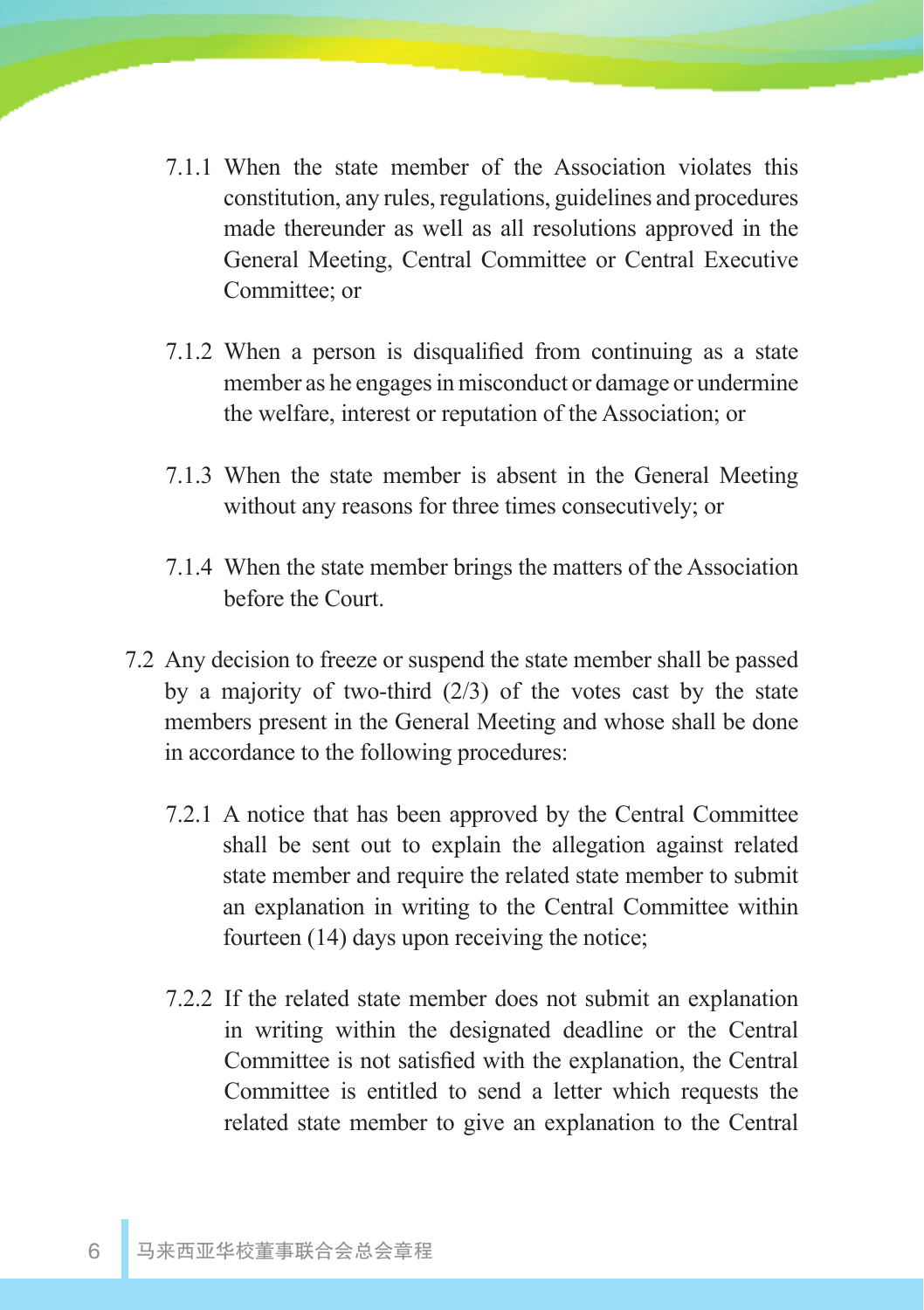Committee on the reasons for not freezing or suspending him at the designated date, time (the notice shall be given not less than fourteen (14) days before the date thereof) and venue;

- 7.2.3 In the event that the Central Committee is not satisfied with the reason given by the related state member or he does not attend the meeting at the designated time and venue after further consideration; and
- 7.2.4 The Central Committee shall submit the result of consideration to the General Meeting for making decision.

## **SECTION 8: WITHDRAWAL FROM THE ASSOCIATION**

8.1 If there is any state member who decides to withdraw from the Association, he shall immediately pay all the outstanding membership fee and/or contribution to the fund, send out written notice of intent to withdraw from the Association to the Central Committee which shall only be valid upon approval of the Central Committee. Any entrance fee and special contribution previously paid are not refundable.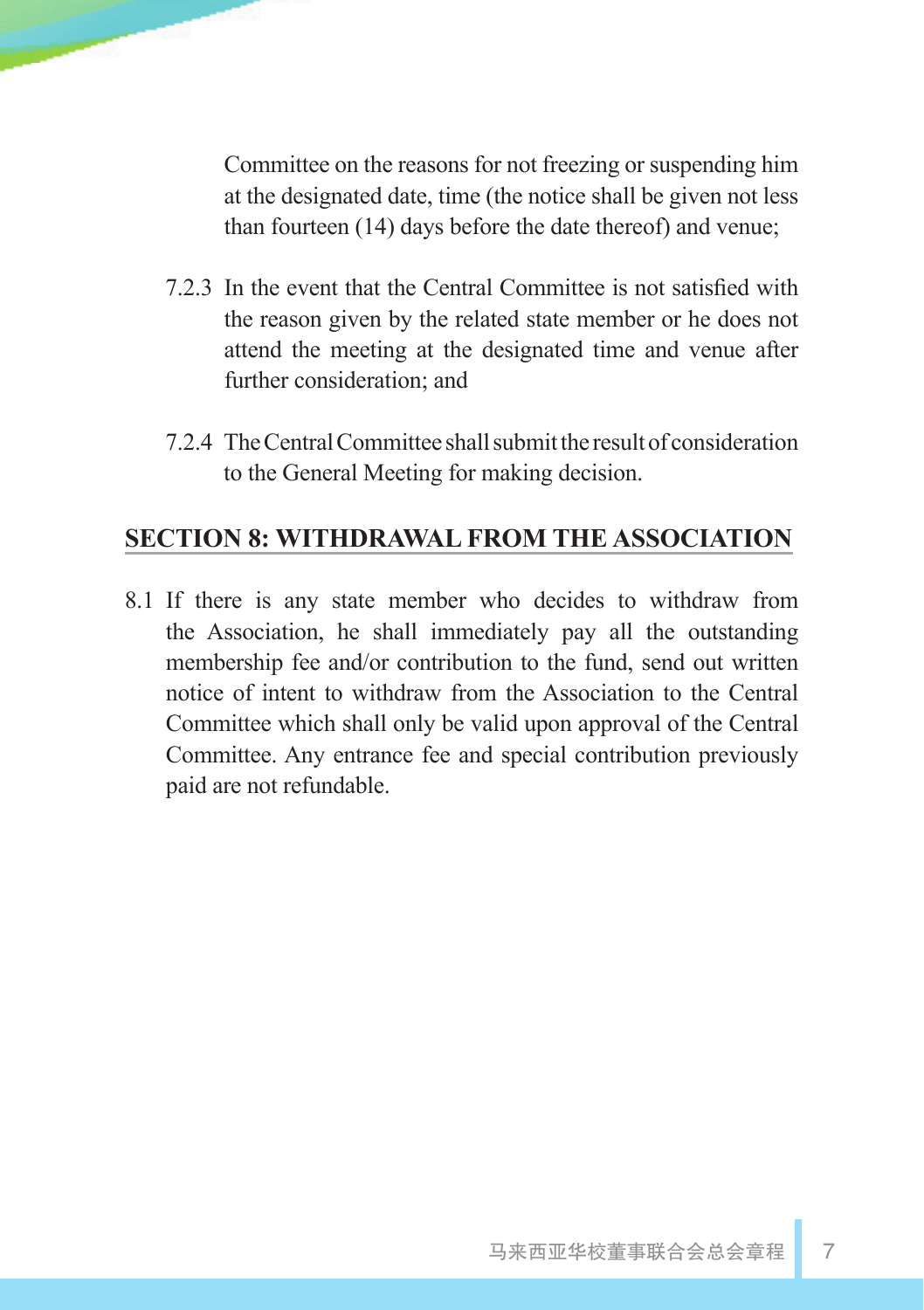# CHAPTER 3 **ORGANIZATION**

## **SECTION 9: ORGANIZATION CHART**

- 9.1 The General Meeting which comprises of and includes the Annual General Meeting (hereinafter referred to as "AGM") and the Extraordinary General Meeting (hereinafter referred to as "EGM") shall be the supreme authority of the Association. During the adjournment of the General Meeting, the Central Committee shall be responsible for the running of the affair of the Association. The Central Committee shall form the Central Executive Committee as provided in Section 12 herein to run various affairs of the Association as it may delegate.
- 9.2 For the purpose of implementing the aims and objects and executing the affair of the Association, the Central Committee shall establish the Administration Office at the registered office of the Association to assist the Central Committee in executing the daily administration and affair of the Association.
- 9.3 The Secretary-General shall be the legal representative of the Association under Section 9 (C) of the Societies Act 1966.

## **SECTION 10: THE GENERAL MEETING**

10.1 The General Meeting which comprises of and includes the Annual General Meeting and the Extraordinary General Meeting.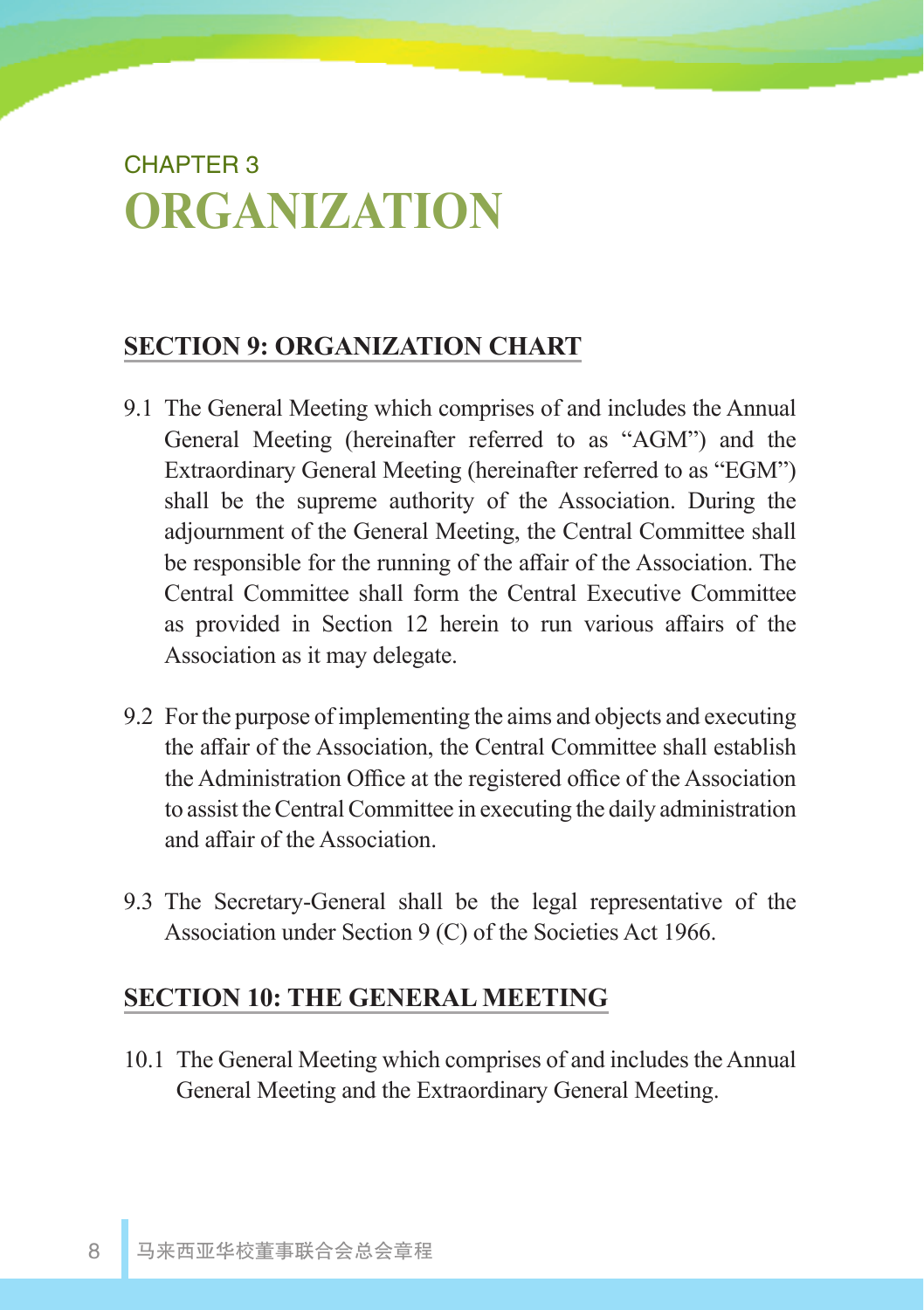- 10.2 Each state member shall send five (5) qualified delegates to attend the General Meeting among whom one (1) to be appointed as the Chief Delegate and another one (1) to be appointed as the Deputy Chief Delegate to exercise the rights of voting.
- 10.3 Each state member is entitled to cast one (1) vote only and only the Chief Delegate can exercise the right of voting. In the event that the Chief Delegate is temporarily absent due to some reasons, the Chief Delegate shall deputize the Deputy Chief Delegate to exercise the right of voting; In the event that the Deputy Chief Delegate is temporarily absent, he will automatically lose his right of voting.
- 10.4 The names of the qualified delegates shall be signed and approved by the Chairman of the state member. The names of the Chief Delegate and Deputy Chief Delegate shall be submitted to the Administration Office of the Association not less than seven (7) days before the General Meeting. The remaining names of the qualified delegates shall be submitted to the Administration Office of the Association not less than three (3) days before the General Meeting. The "seven (7) days" and "three (3) days" shall include Saturday and Sunday but exclude the day the meeting is held.
- 10.5 Subject to one (1) member one (1) vote basis, state members shall elect in the General Meeting six (6) State Central Committee Members (hereinafter referred to "the Central Committee State(s)") and the rest of the non-elected members are referred to as "the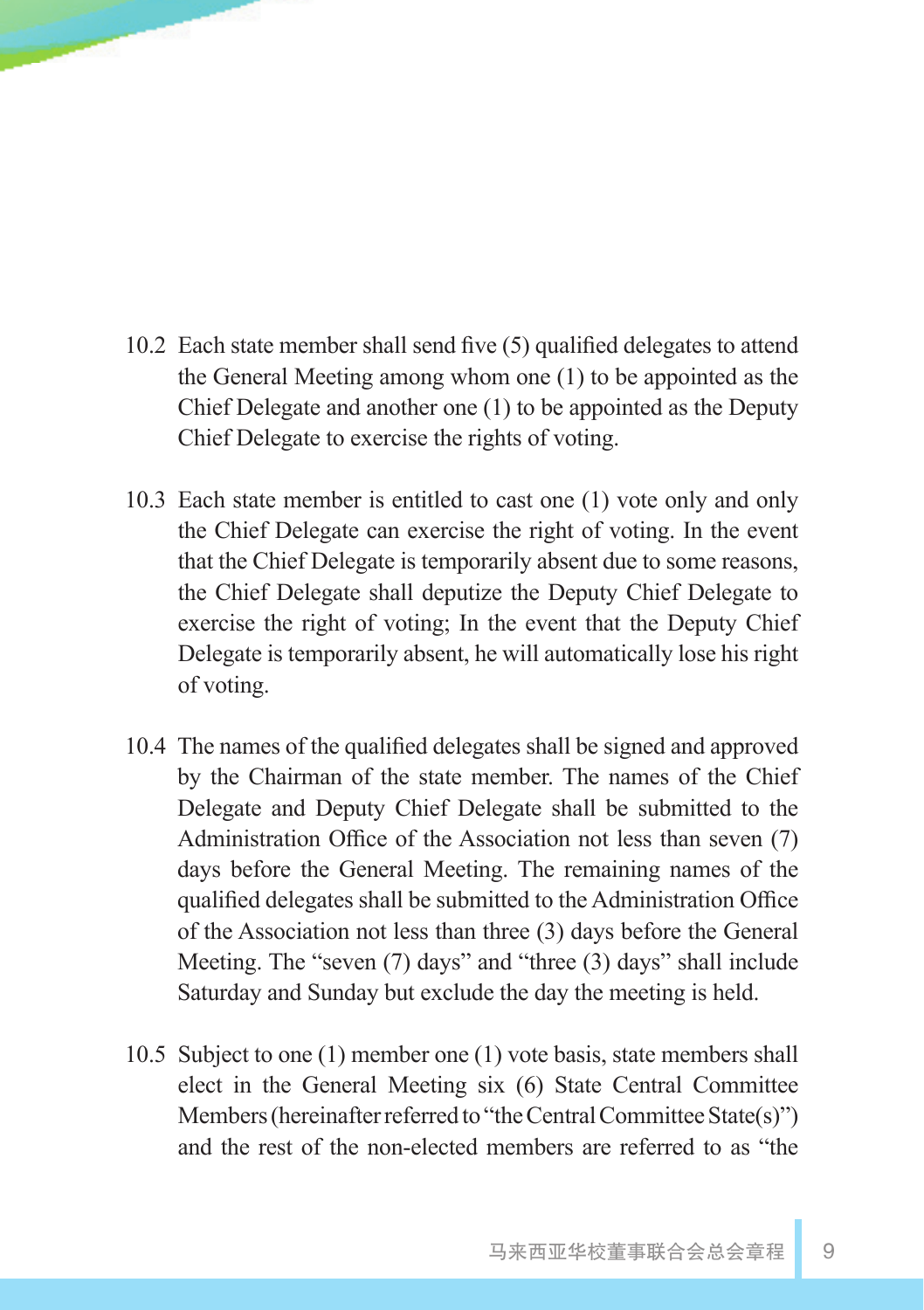Non-Central Committee State(s)". One (1) Central Committee State shall be reserved for two (2) state members in East Malaysia to be contested in the election, whereas the other five (5) Central Committee States shall be reserved for the eleven (11) state members in West Malaysia to be contested in the election.

- 10.6 The qualified delegate shall be the following person who is in the office:
	- 10.6.1 The committee member of the state member (State Chinese School Committees Association or State Chinese School Committees and Teachers Association); or
	- 10.6.2 The member of the state member (State Chinese School Committees Association or State Chinese School Committees and Teachers Association).

## **SECTION 11: THE CENTRAL COMMITTEE**

- 11.1 Every Central Committee State shall nominate three (3) representatives and every Non-Central Committee State shall nominate one (1) representative to jointly constitute the Central Committee (hereinafter referred to as "the CC") comprising of twenty-five (25) Central Committee Members (hereinafter referred to as "the CC Member"). The qualified representative(s) which is appointed by each state member shall be signed and approved by the Chairman of the state member.
- 11.2 The qualified representative(s) shall be the following person who is in the office: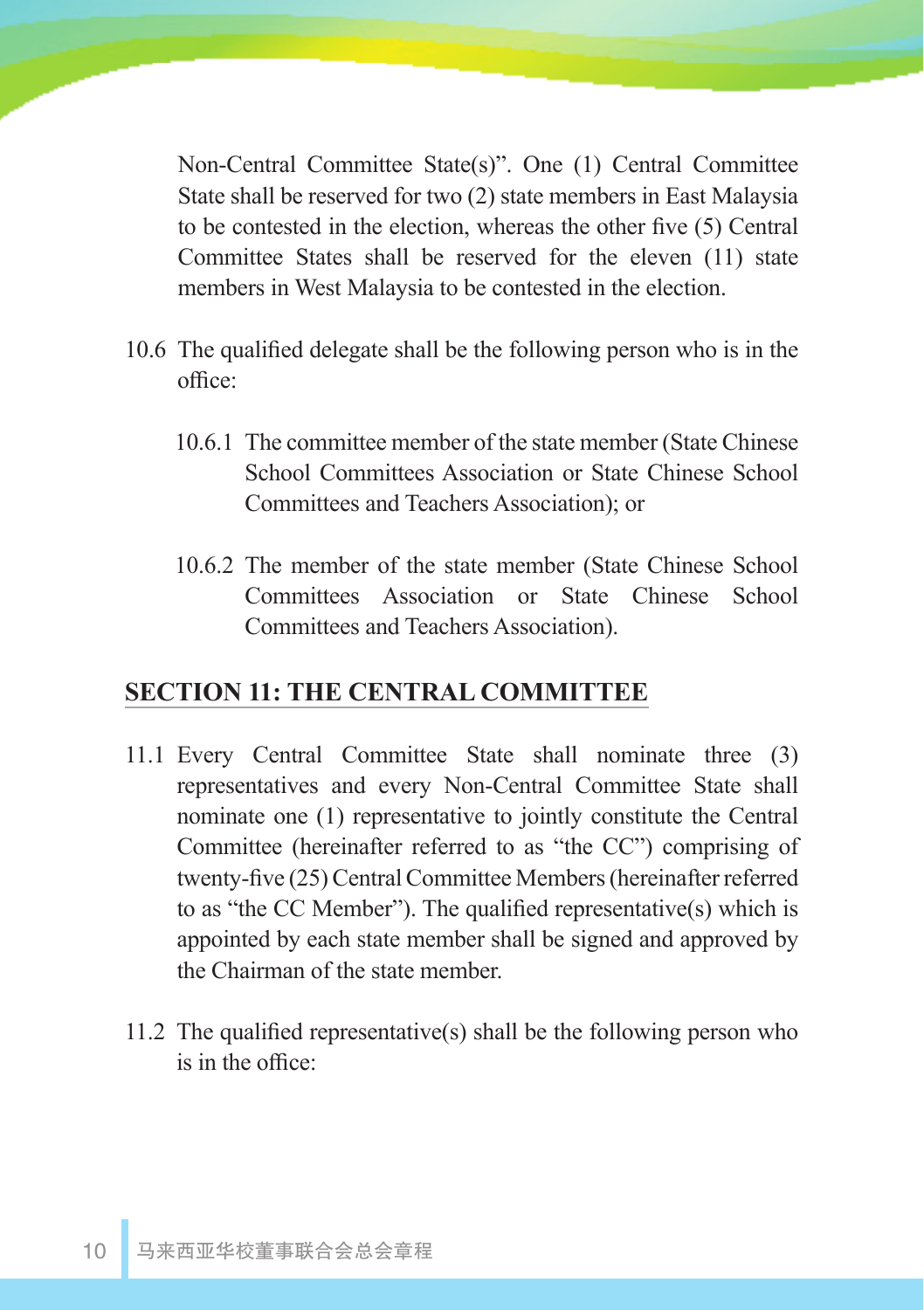- 11.2.1 The committee member of the state member (State Chinese School Committees Association or State Chinese School Committees and Teachers Association).
- 11.3 Without subject to the Article 19.3 herein, the Central Committee shall within fourteen (14) days after the General Meeting of the election year, elect among twenty-five (25) Central Committee Members the following under Article 11.1 herein:
	- 11.3.1 One (1) Chairman;
	- 11.3.2 One (1) Deputy Chairman;
	- 11.3.3 Five (5) Vice Chairmen. The office of one (1) Vice Chairman shall be reserved for two (2) state members in East Malaysia to be contested in the election; whereas the other four (4) Vice Chairmen shall be reserved for the eleven (11) state members in West Malaysia to be contested in the election;
	- 11.3.4 One (1) Secretary-General;
	- 11.3.5 One (1) Assistant Secretary-General;
	- 11.3.6 One (1) Treasurer; and
	- 11.3.7 One (1) Assistant Treasurer.
- 11.4 The Chairman may nominate not more than seven (7) members from persons or organizations who are actively involved in the Chinese education to be the Nominated Central Committee Members (hereinafter referred to as "the Nominated CC Member") and whose nomination shall be sanctioned by the Central Committee.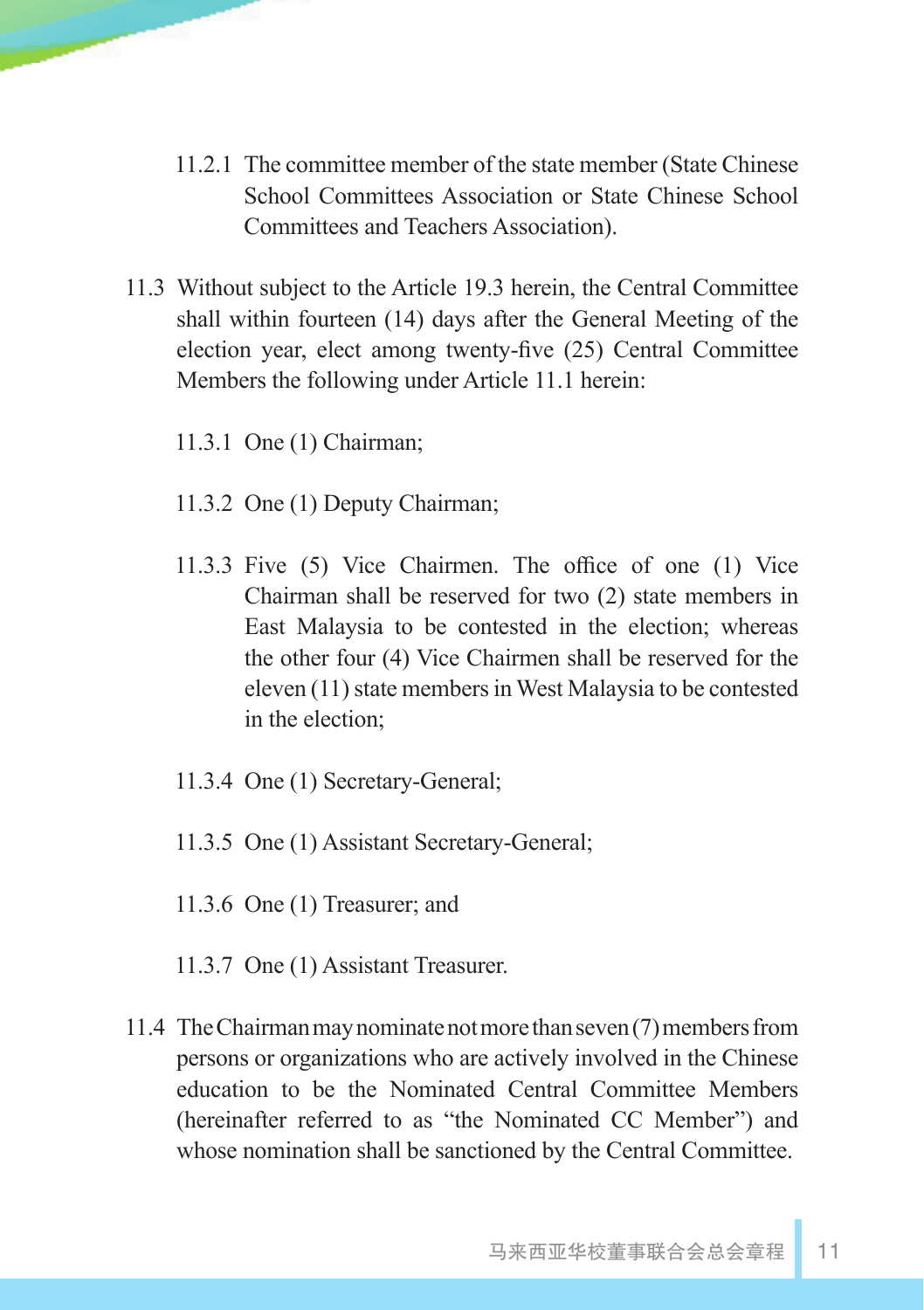- 11.5 The Central Committee shall comprise twenty-five (25) but not more than thirty-two (32) Central Committee Members.
- 11.6 The Central Committee shall execute all the resolutions approved in the General Meeting and shall supervise the running of the affairs of the Association.
- 11.7 The Central Committee may form any committee or Ad Hoc committee as it deems fit from time to time to deal with any special matters and to further promote and assist in the administration affairs of the Association.
- 11.8 The Central Committee shall empower the committee or Ad Hoc committee to formulate appropriate guidelines, rules and regulations in the execution of their duties. However, the relevant guidelines, rules and regulations shall be approved by the Central Committee.
- 11.9 The Central Committee is entitled to review, stop, change, replace or reject any member of the committee or Ad Hoc committee, terminate and dissolve the committee or Ad Hoc committee as it deems fit from time to time.
- 11.10 The Central Committee may send representative(s) to participate in the activities of other associations. The relevant representative shall report to the Central Committee.

#### **SECTION 12: THE CENTRAL EXECUTIVE COMMITTEE**

12.1 The Central Executive Committee (hereinafter referred to as "the CEC") shall comprise the following members: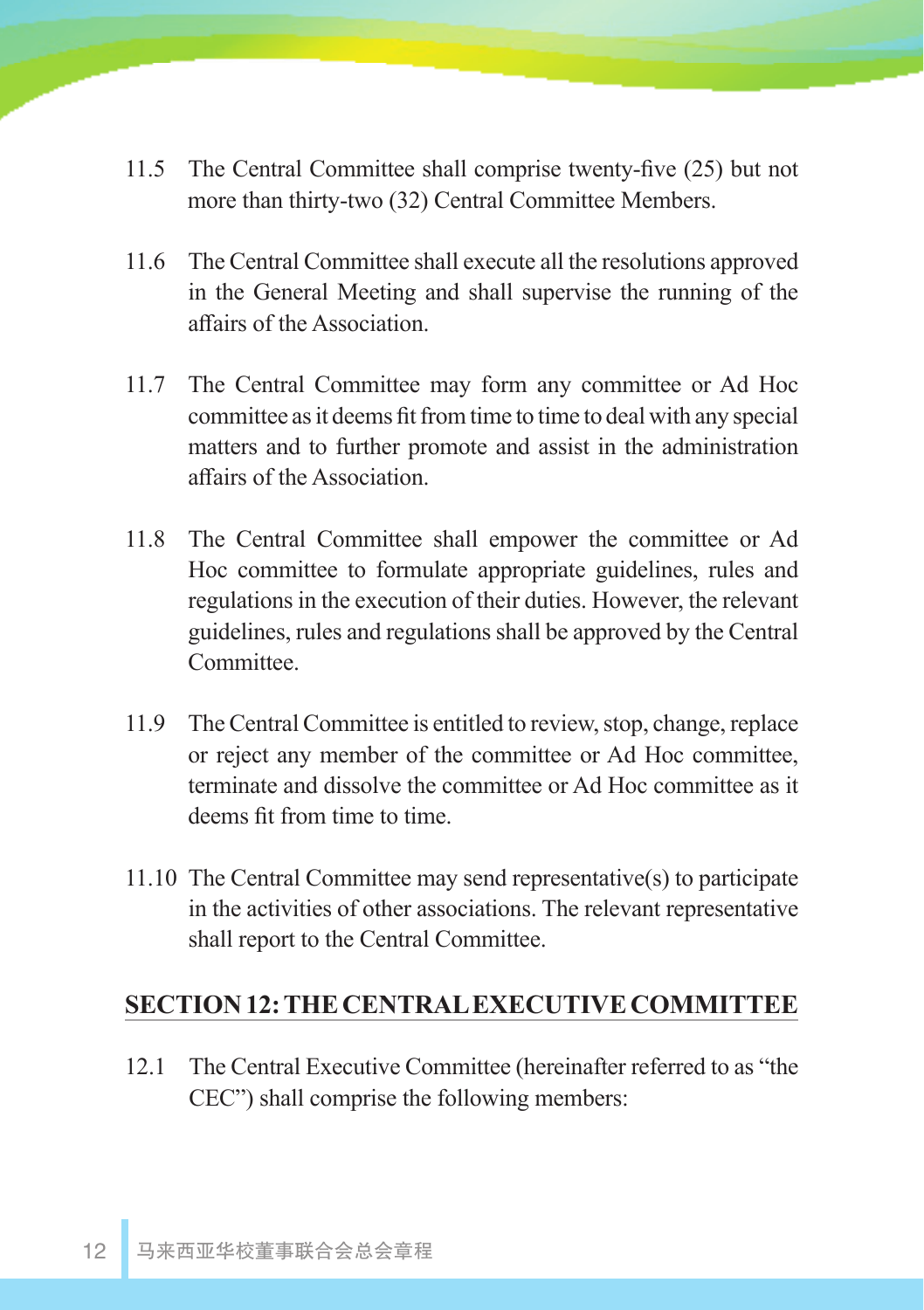- 12.1.1 One (1) Chairman;
- 12.1.2 One (1) Deputy Chairman;
- 12.1.3 Five (5) Vice Chairmen;
- 12.1.4 One (1) Secretary-General;
- 12.1.5 One (1) Assistant Secretary-General;
- 12.1.6 One (1) Treasurer;
- 12.1.7 One (1) Assistant Treasurer; and/or
- 12.1.8 Accordance to the Article 12.2 herein, not more than four (4) Central Executive Committee Members who shall be appointed by the Chairman.
- 12.2 The Chairman may nominate not more than four (4) members from twenty-five (25) Central Committee Members (not including seven (7) Nominated Central Committee Members) to be the Nominated Central Executive Committee Members and whose nomination shall be sanctioned by the Central Committee.
- 12.3 The Central Executive Committee shall comprise eleven (11) but not more than fifteen (15) Central Executive Committee Members.
- 12.4 During the adjournment of the Central Committee, the Central Executive Committee shall be responsible for the running of the affairs of the Association and to execute all the resolutions of the Central Committee.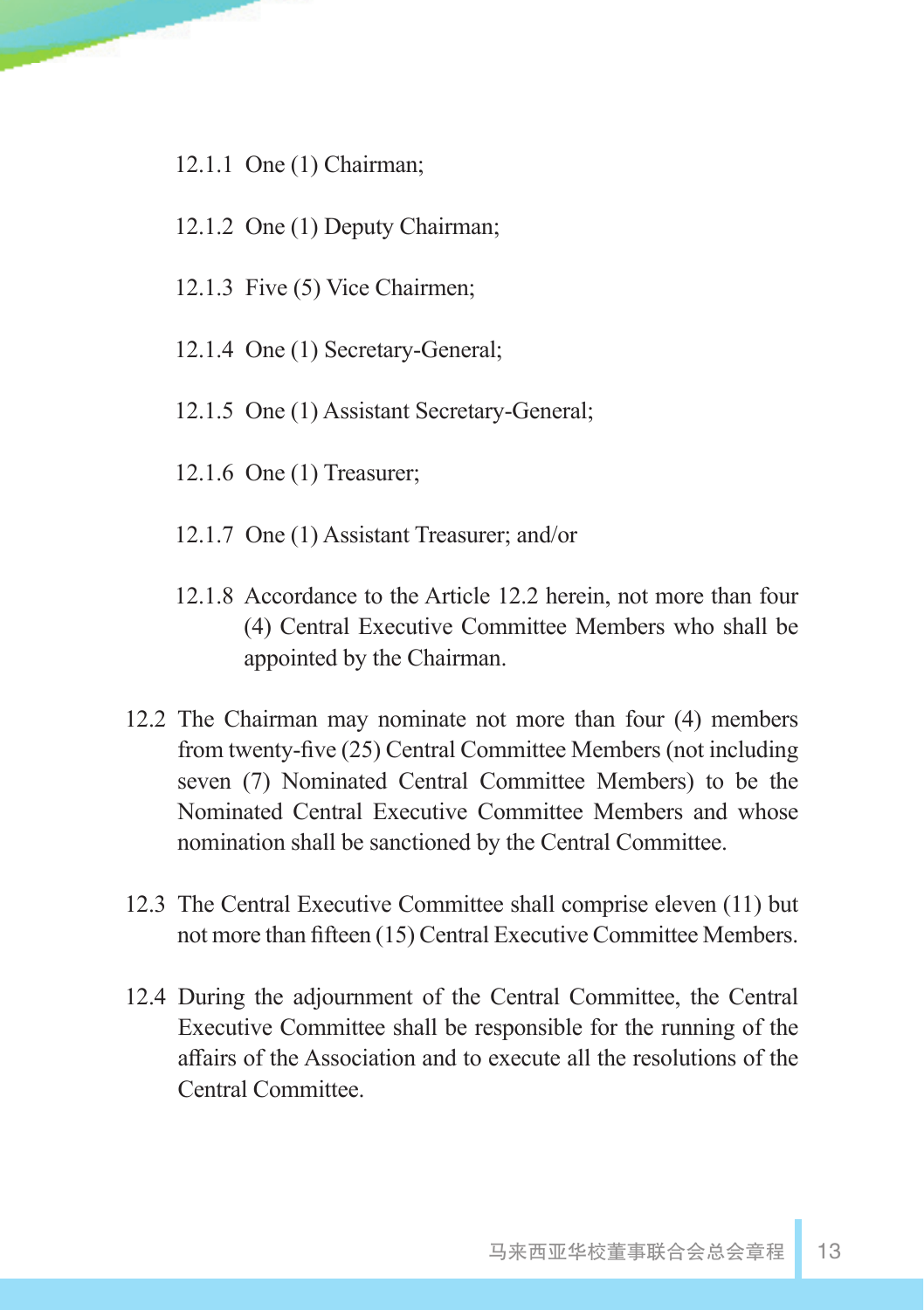#### **SECTION 13: TERM OF OFFICE**

- 13.1 The term of office for Central Committee States, Non-Central Committee States, Central Committee Members and Central Executive Members shall be three (3) years. During the tenure of office, they are eligible to leave the position earlier, be re-elected and to hold the position, save and except the Chairman whose terms shall not exceed three (3) terms consecutively.
- 13.2 The tenure of office for the Central Committee States, Non-Central Committee States, Central Committee Members and Central Executive Committee Members shall take effect from the date of appointment.

#### **SECTION 14: LOSS OF QUALIFICATION**

- 14.1 In the following events, the Central Committee Member or Central Executive Committee Member will lose his qualification to continue holding the position thereof:
	- 14.1.1 If he violates the Societies Act 1966 and is found guilty of any crime; or
	- 14.1.2 If he is convicted of a criminal charge under any regulation and section, at the same time he is fined not less than Malaysia Ringgit Two Thousand (RM2,000.00) or sentenced to at least one (1) year; or
	- 14.1.3 If he violates any Malaysian Security Law, Public Order Act or some parts of the Section thereof or he is involved in avoiding detention, restriction, supervision, residential restriction, deportation and other legal proceedings after committing a crime, facing defensive detention, residential restriction and deportation; or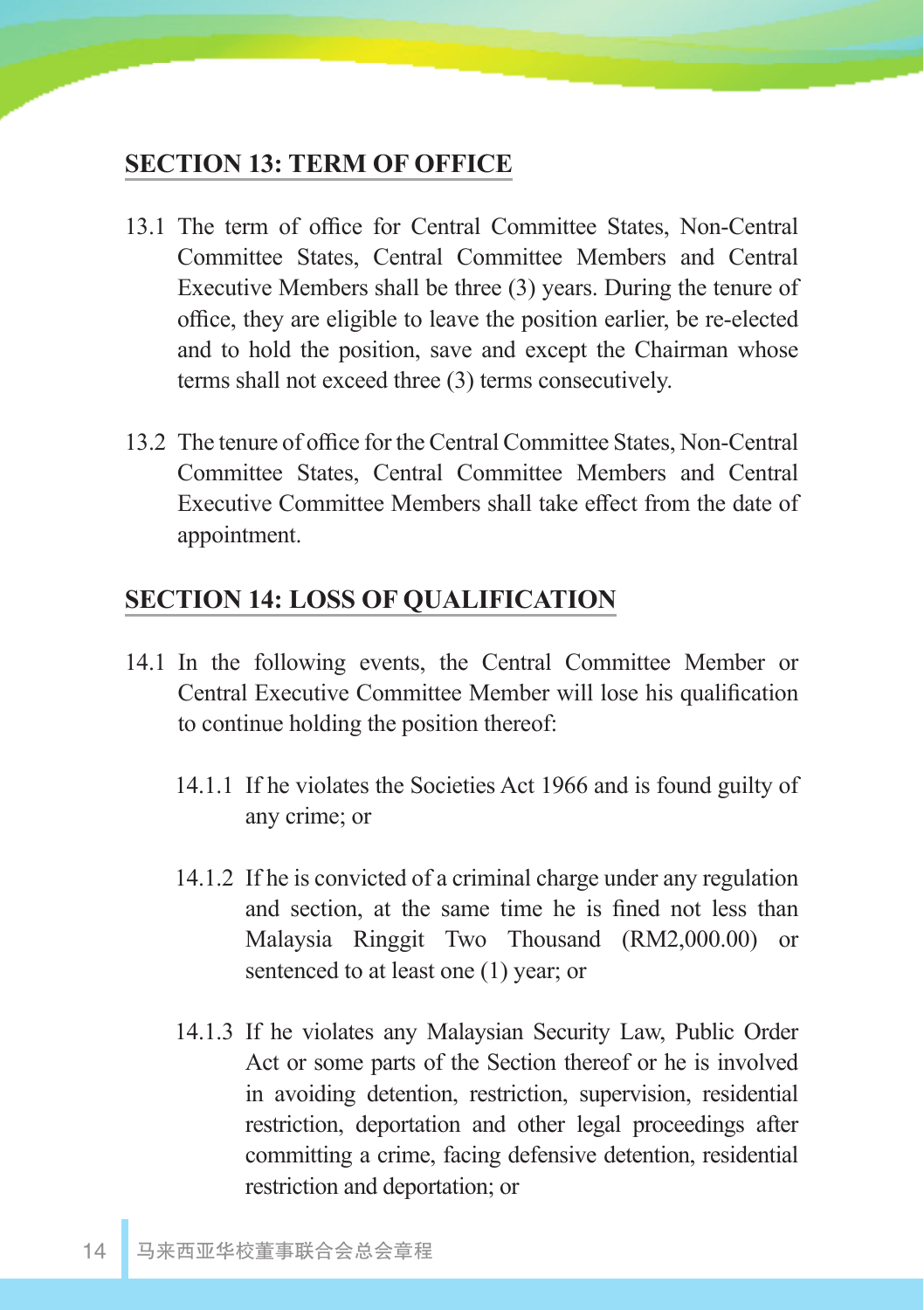- 14.1.4 If he is still not discharged from bankruptcy; or
- 14.1.5 If he is proven or declared as a person with mental health problem; or
- 14.1.6 If his authorized representation is terminated; or
- 14.1.7 If he is absent from the meeting without any reasons for three times consecutively; or
- 14.1.8 If he brings the affair of the Association before the Court; or
- 14.1.9 If he rejects or is not suitable to hold the position or incapable of executing his duties or causes conflict of interest of the Association and members.
- 14.2 The Paragraph 14.1.1 to Paragraph 14.1.5 herein shall be subject to Section 9A (2) and Section 9A (4) of the Societies Act 1966 or relevant provision that is revised in a timely manner.

#### **SECTION 15: VACANCY**

- 15.1 The vacancy that is available when a Central Committee Member or Central Executive Committee Member who is holding office resigns, pass away or lose his qualification (as listed under Section 14 herein) shall be filled up in accordance to the following ways:
	- 15.1.1 If a Central Committee Member vacates his office (not including seven (7) Nominated Central Committee Members), the state member which causes the said vacancy shall send representative to fill up the vacancy within three (3) months thereof and the said representative shall hold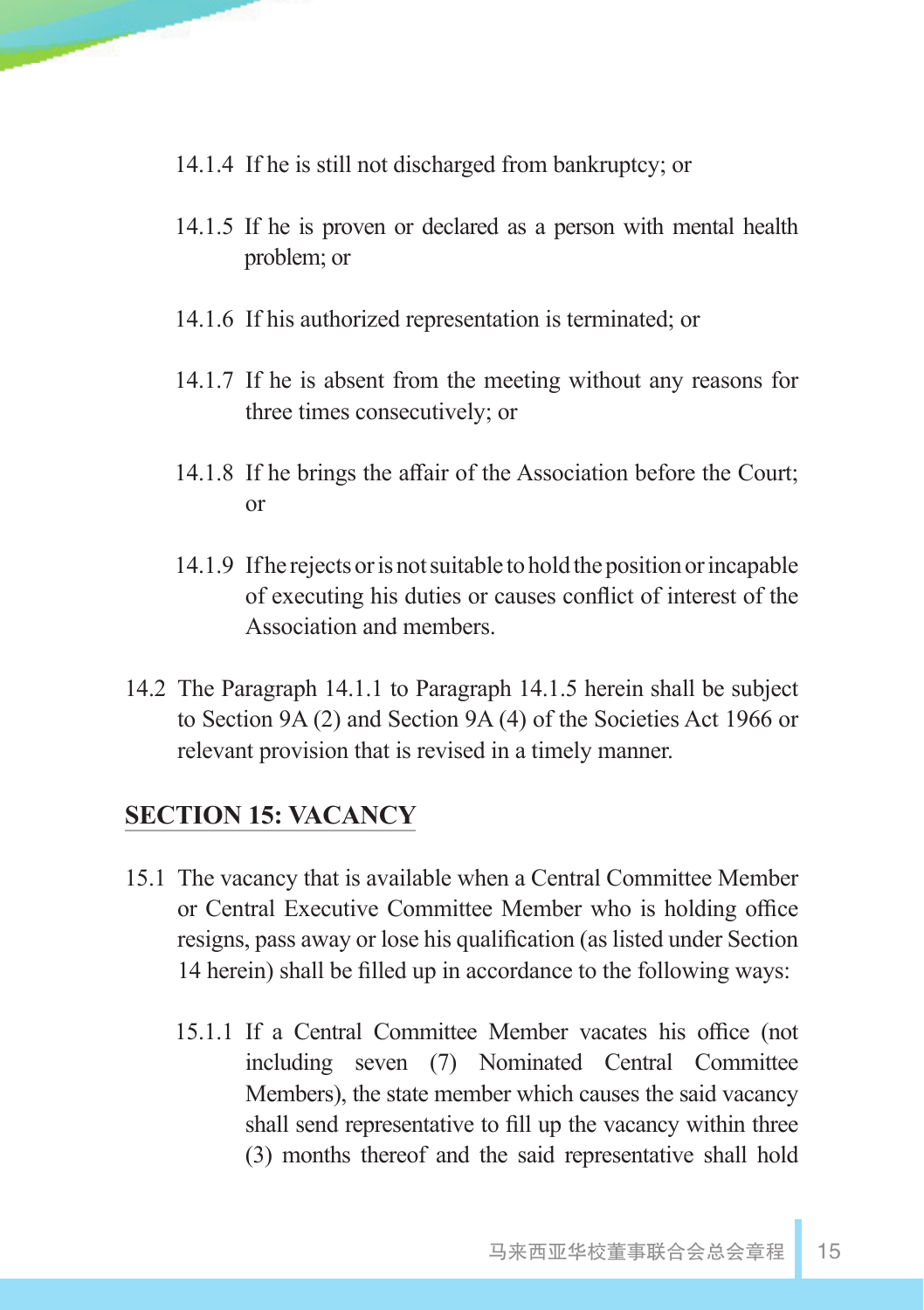office for the remaining unexpired term. The state member which causes the said vacancy will be filled up by the Central Committee in accordance to the Article 11.3 herein;

- 15.1.2 When a Nominated Central Committee Member vacates his office, the Chairman shall send representative to fill up the vacancy in accordance with the Article 11.4 herein and the said representative shall hold office for the remaining unexpired term;
- 15.1.3 When a Central Executive Committee Member vacates his office, the vacancy of any position shall be filled up in accordance to the Article 11.3 and Article 12.1 herein and the said representative shall hold office for the remaining unexpired term.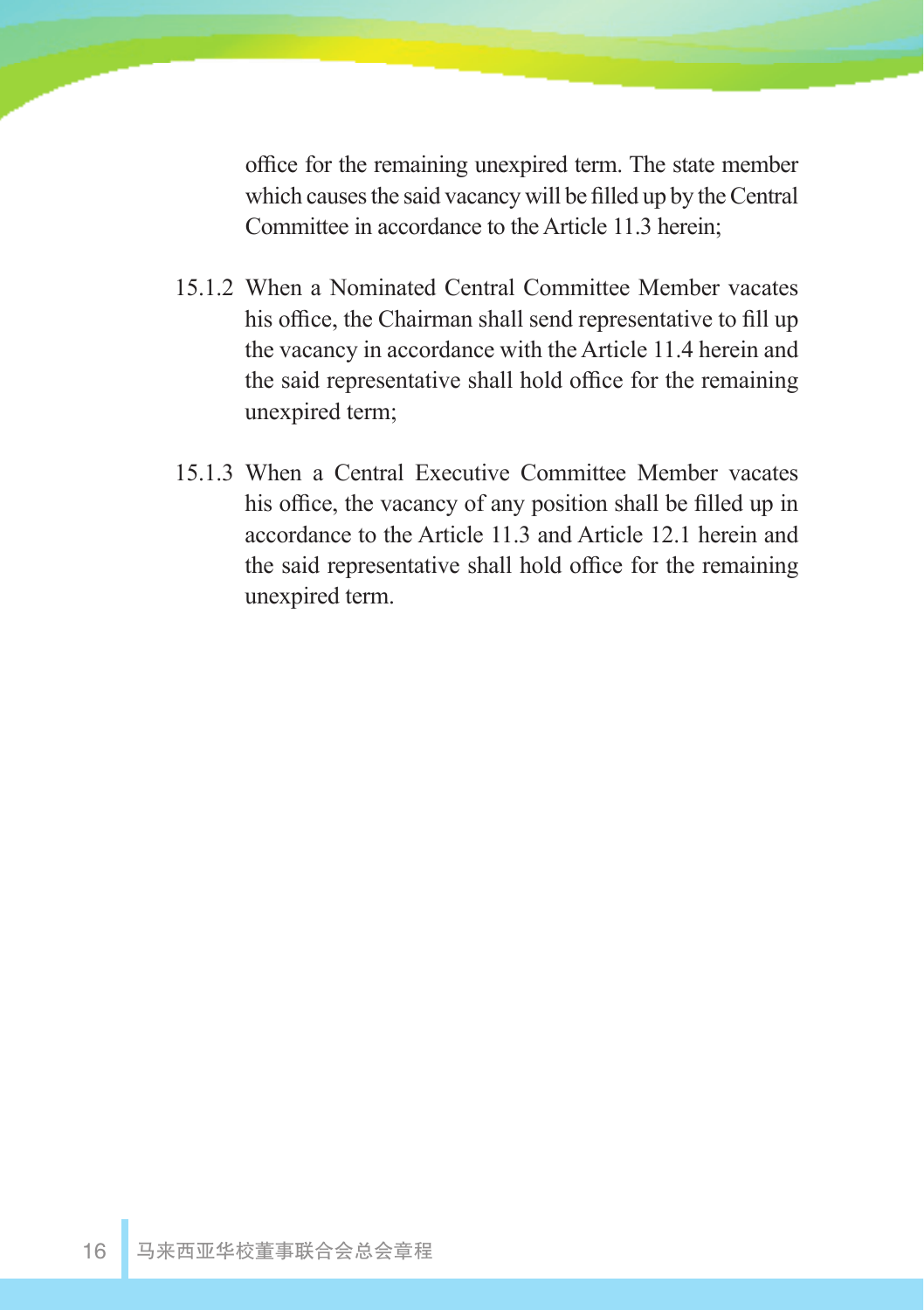# CHAPTER 4 **DUTIES AND OBLIGATIONS**

#### **SECTION 16: DUTIES AND OBLIGATIONS**

#### 16.1 Chairman

- 16.1.1 To represent the Association in dealing with external affairs;
- 16.1.2 To lead the Association and to oversee the affairs of the Association;
- 16.1.3 To ex-officio be the Chairman for the General Meetings, the Central Committee Meetings and the Central Executive Committee Meetings;
- 16.1.4 To sanction the expenditure not exceeding Malaysia Ringgit Twenty Thousand (RM20,000.00) each time; and
- 16.1.5 In the event of a tie during the Central Committee Meeting and Central Executive Committee Meeting, the Chairman shall have the right to cast a decisive vote as long as he did not vote before.
- 16.2 Deputy Chairman
	- 16.2.1 To assist Chairman in dealing with the affair of the Association; and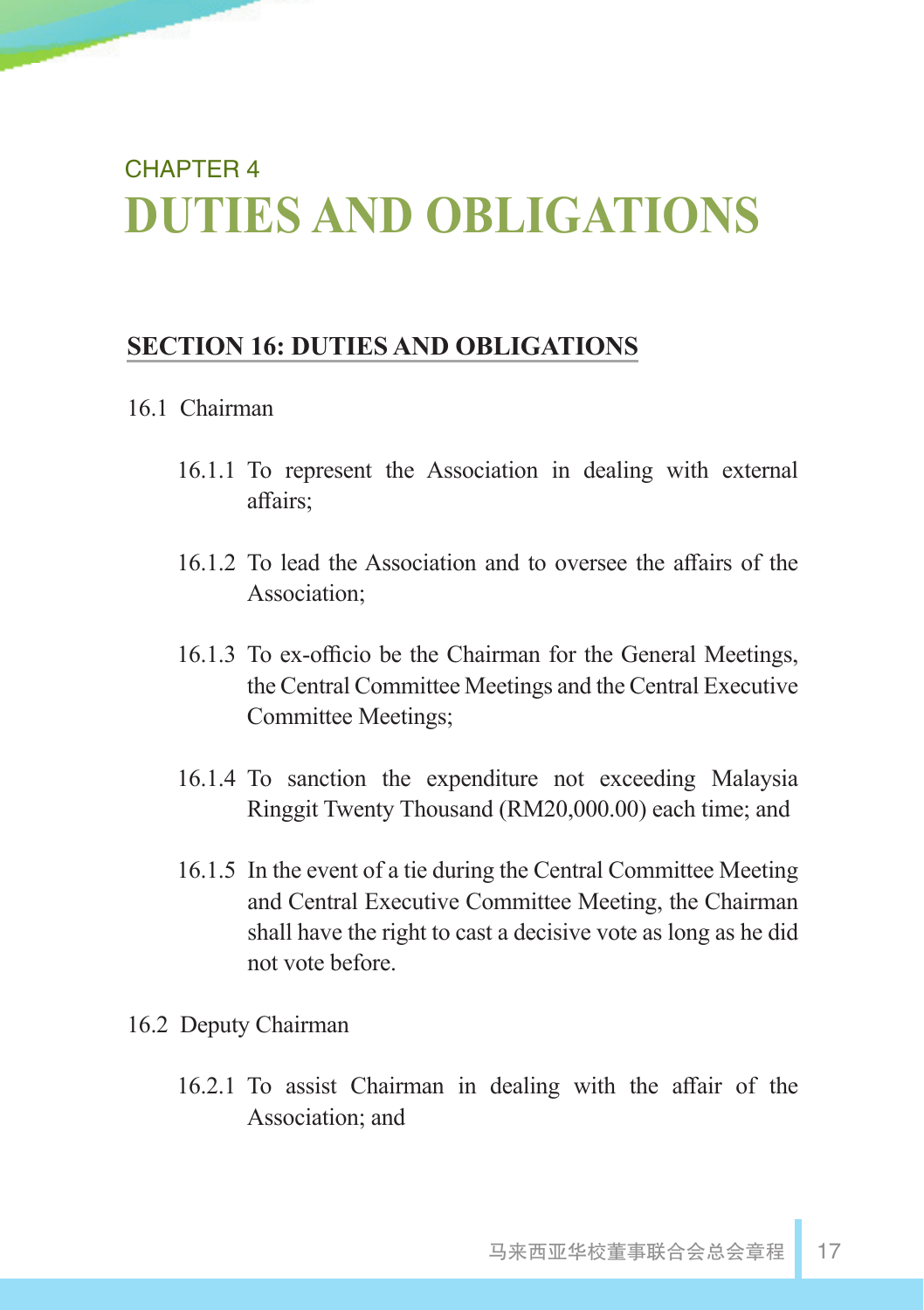- 16.2.2 To carry out the duties of the Chairman when the Chairman is absent or on leave or unable/incapable to discharge his duties.
- 16.3 Vice Chairman
	- 16.3.1 To assist the Chairman and Deputy Chairman in dealing with the affair of the Association; and
	- 16.3.2 In the event that both the Chairman and Deputy Chairman are absent or on leave or unable/incapable to discharge their duties, the Central Committee shall elect one (1) of the five (5) Vice Chairmen to carry out the duties of the Chairman.
- 16.4 Secretary-General
	- 16.4.1 To plan and promote the affairs of the Association; to take charge of all the documents and register of the members of the Association;
	- 16.4.2 To keep all the minutes, reports and documents of the Association;
	- 16.4.3 To supervise the staff of the Administration Office of the Association and to submit the minutes of the General Meeting and other registration matters to the Registrar of Societies;
	- 16.4.4 To sanction the expenditure not exceeding Malaysia Ringgit Ten Thousand (RM10,000.00) each time; and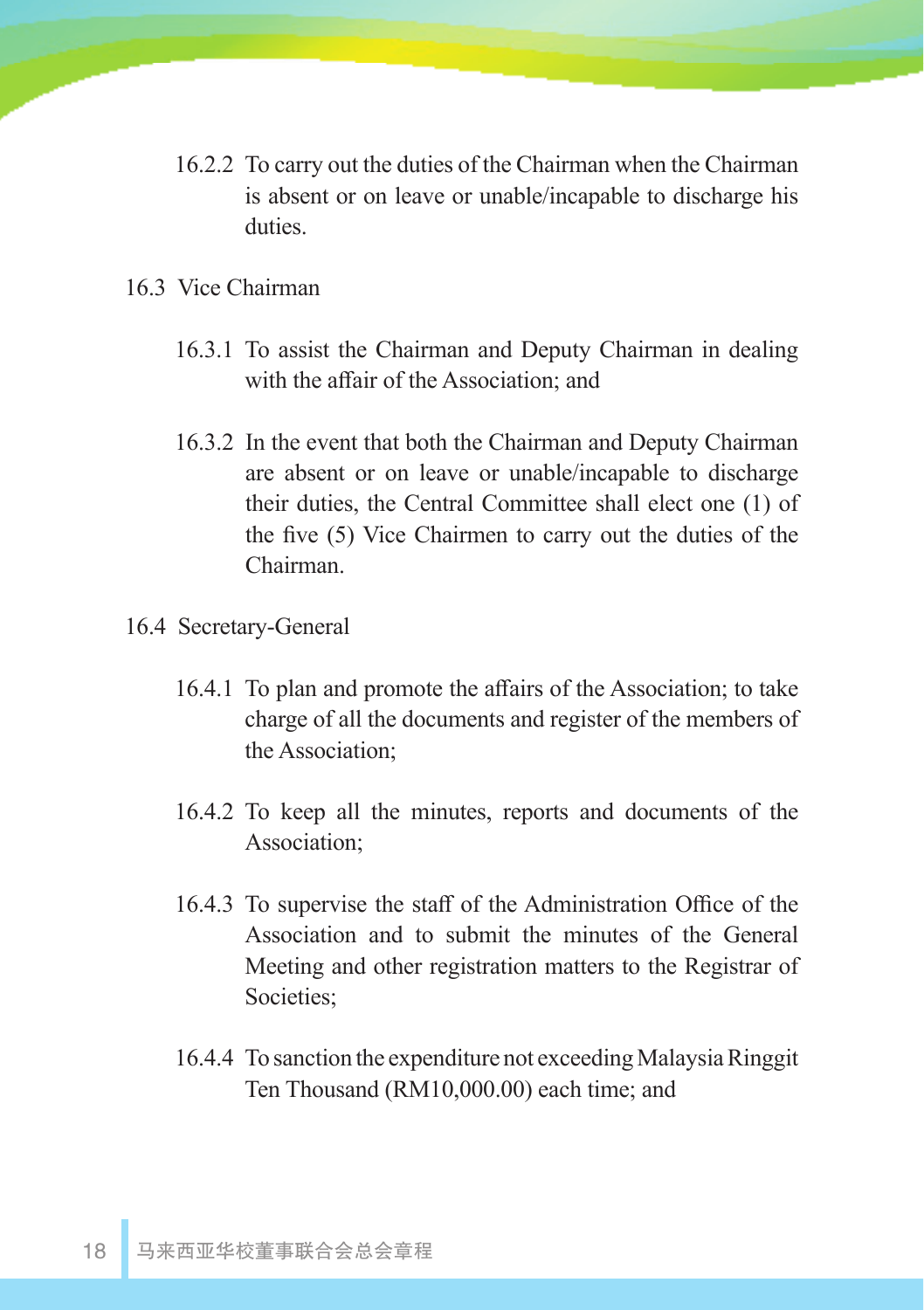- 16.4.5 To verify check and approve items of expenditure and to check the vouchers and invoices.
- 16.5 Assistant Secretary-General
	- 16.5.1 To assist the Secretary-General in discharging his duties; and
	- 16.5.2 If the Secretary General is absent or on leave or unable/ incapable to discharge his duties, the Assistant Secretary-General shall carry out the duties of the Secretary-General.
- 16.6 Treasurer
	- 16.6.1 To be responsible for the management of the monies, receipts and account books of the Association and to table the Income and Expenditure of the Association to the Central Committee and the Central Executive Committee within the time stipulated;
	- 16.6.2 To prepare the account for the whole financial year and table it at the General Meeting for approval after the same has been duly audited by the accountant;
	- 16.6.3 To keep a petty cash not exceeding Malaysia Ringgit Ten Thousand (RM10,000.00) and the remaining cash shall be deposited into the bank accounts of the Association designated by the Central Committee;
	- 16.6.4 To sanction the expenditure not exceeding Malaysia Ringgit Ten Thousand (RM10,000.00) each time; and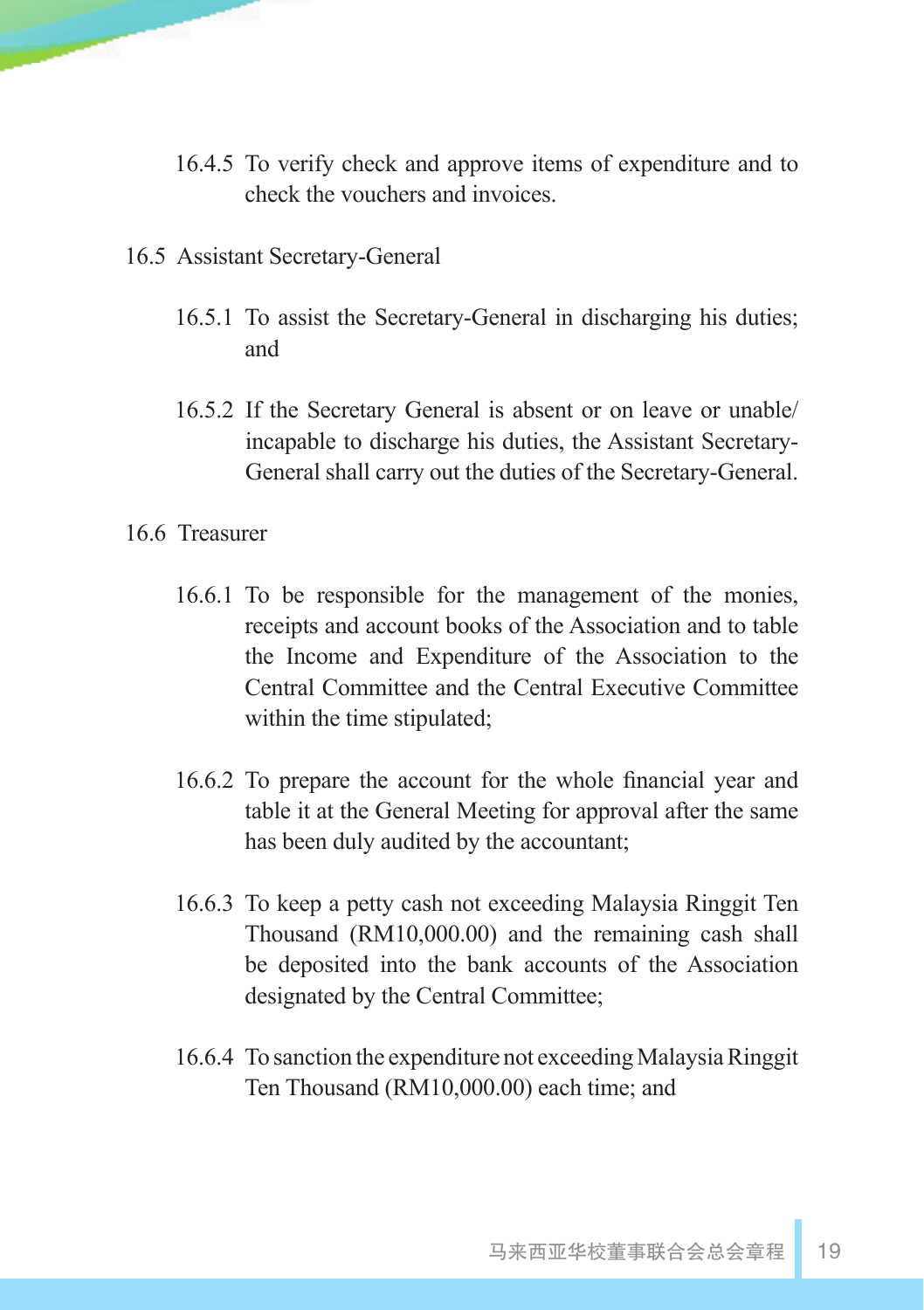- 16.6.5 To prepare the annual budget and submit to the Central Committee for approval.
- 16.7 Assistant Treasurer
	- 16.7.1 To assist the Treasurer in discharging of his duties; and
	- 16.7.2 To carry out the duties of the Treasurer if the Treasurer is absent or on leave or unable/incapable to discharge his duties.
- 16.8 Central Executive Committee Members
	- 16.8.1 To assist the Central Executive Committee to promote the affairs of the Association; and
	- 16.8.2 To accept any duties and obligations assigned by the Central Executive Committee.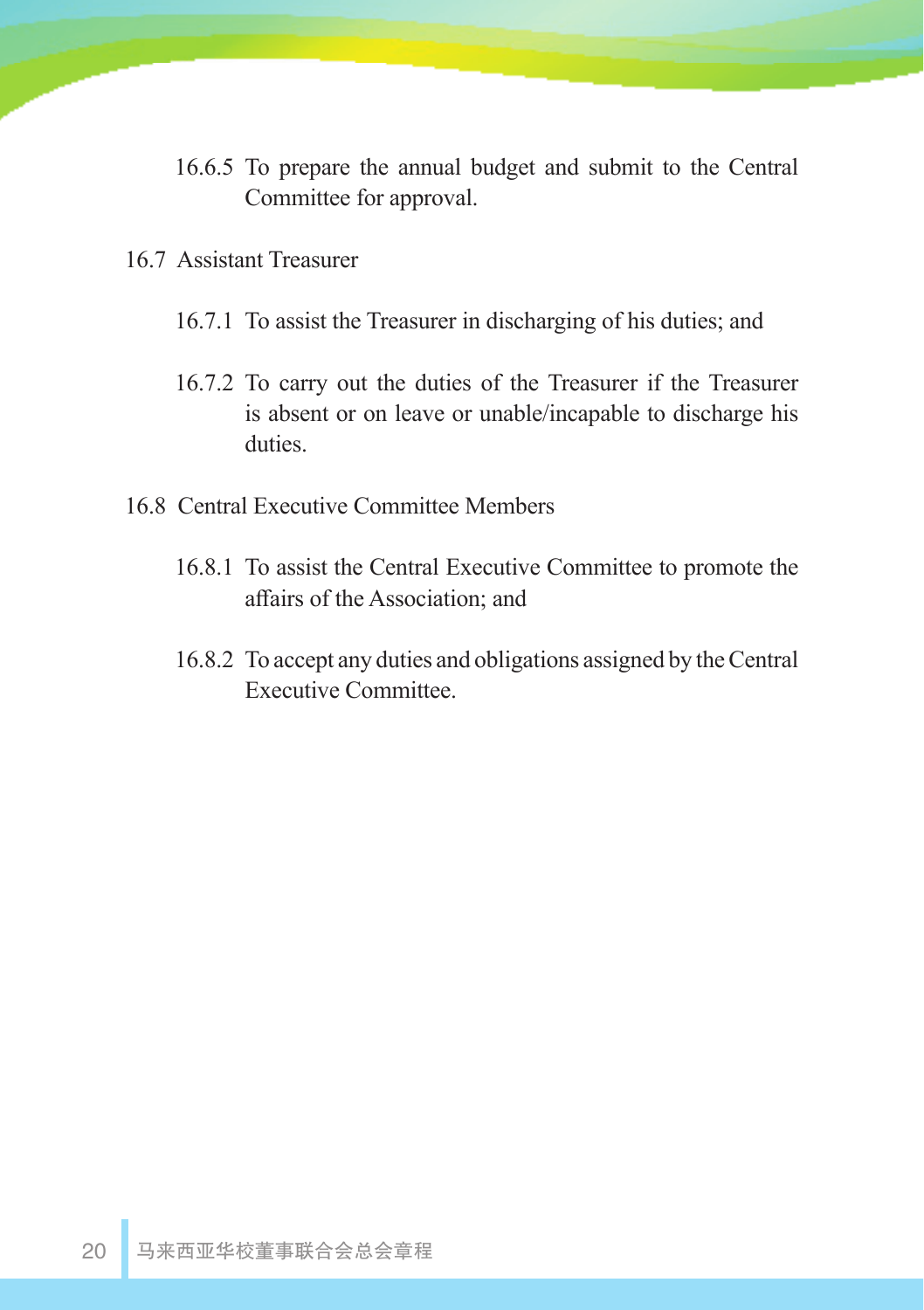# CHAPTER 5 **THE MEETINGS**

## **SECTION 17: THE ANNUAL GENERAL MEETING**

- 17.1 The Annual General Meeting of the Association shall be held once  $(1)$  a year.
- 17.2 The Annual General Meeting shall be held in June each year or postponed by the Central Committee within not more than sixty (60) days to deal with the following matters:
	- 17.2.1 To table and to accept the annual report of the Association and the financial report audited by the accountant (by thirty-first day of December of previous year);
	- 17.2.2 To appoint an auditor.
- 17.3 The notice of the Annual General Meeting which states the date, time, venue together with its agenda and the previous year financial report audited shall be sent out fourteen (14) days before the Annual General Meeting. The "fourteen (14) days" shall include Saturday and Sunday but exclude the day the meeting is held.
- 17.4 At least five (5) state members together with at least twenty-two (22) representatives shall constitute quorum of the Annual General Meeting. When the quorum is met, then the resolution(s)/decision(s) achieved by majority state members and its representatives attend during the meeting shall constitute valid and binding resolution(s)/ decision(s) of the Annual General Meeting.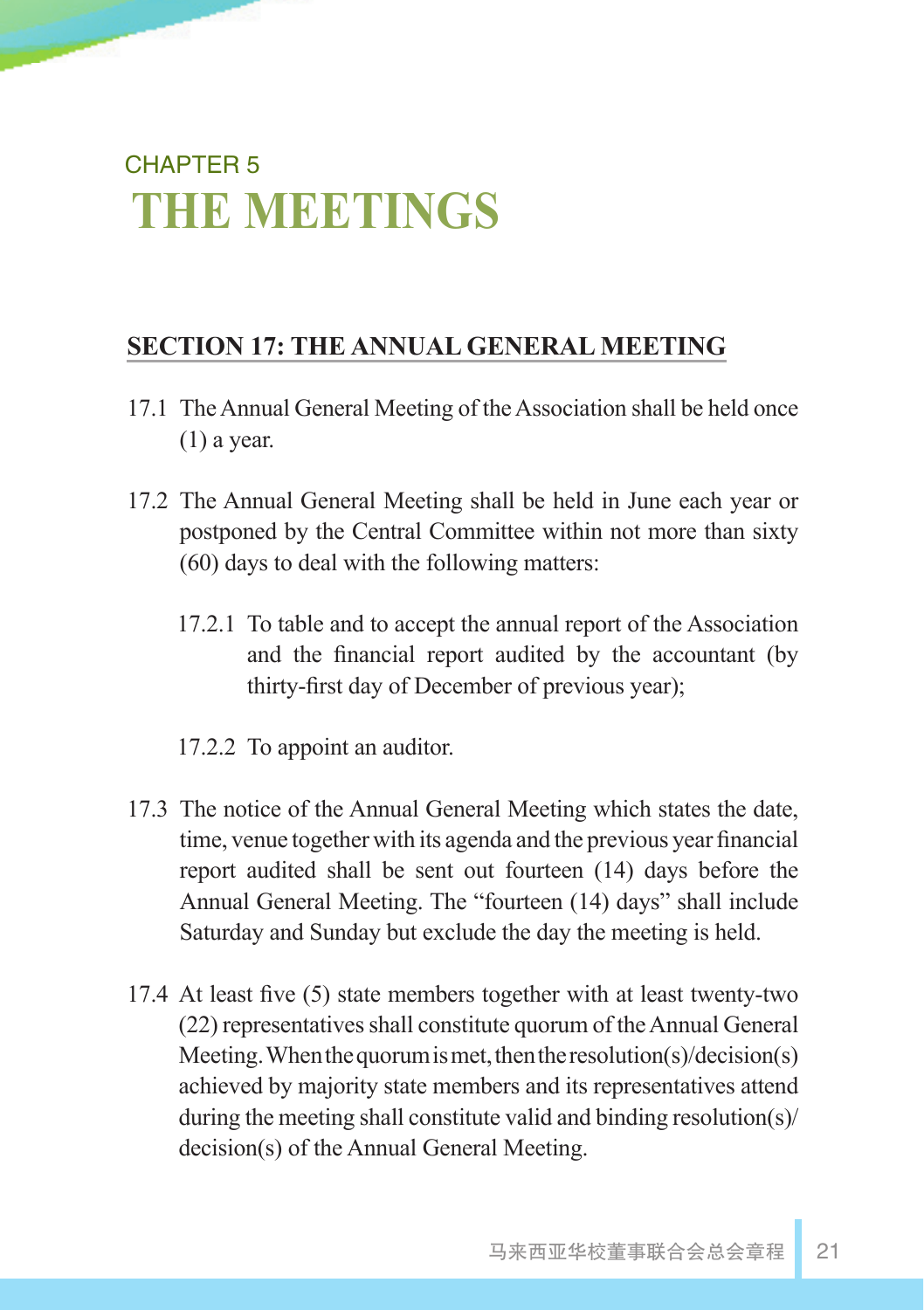- 17.5 If there is insufficient number of person attends the Annual General Meeting after exceeding thirty (30) minutes of the time fixed for meeting, the Annual General Meeting shall be postponed for seven (7) days thereafter and to be held again at the time, venue and agenda stated under Article 17.3 herein. The "seven (7) days" shall include Saturday and Sunday but exclude the day the meeting is held.
- 17.6 Although there is an insufficient number of person attends the postponed Annual General Meeting, it shall be held as usual but any resolutions which lead to the amendment to the constitution shall not be passed.

## **SECTION 18: THE EXTRAORDINARY GENERAL MEETING**

- 18.1 All General Meetings that are not held annually are referred to as the Extraordinary General Meetings.
- 18.2 The Chairman may convene the Extraordinary General Meeting whenever he thinks it is necessary and whose decision shall be sanctioned by the Central Committee in accordance to the provision of the constitution.
- 18.3 In the event that at least five (5) state members request for the Extraordinary General Meeting, the Chairman shall convene the Extraordinary General Meeting within thirty (30) days after the Administration Office of the Association receives the relevant letter. The notice of the Extraordinary General Meeting for EGM as requisitioned by the five (5) state members shall be sent out through the Administration Office of the Association within nine (9) days after receiving the letter. The Chairman has no right or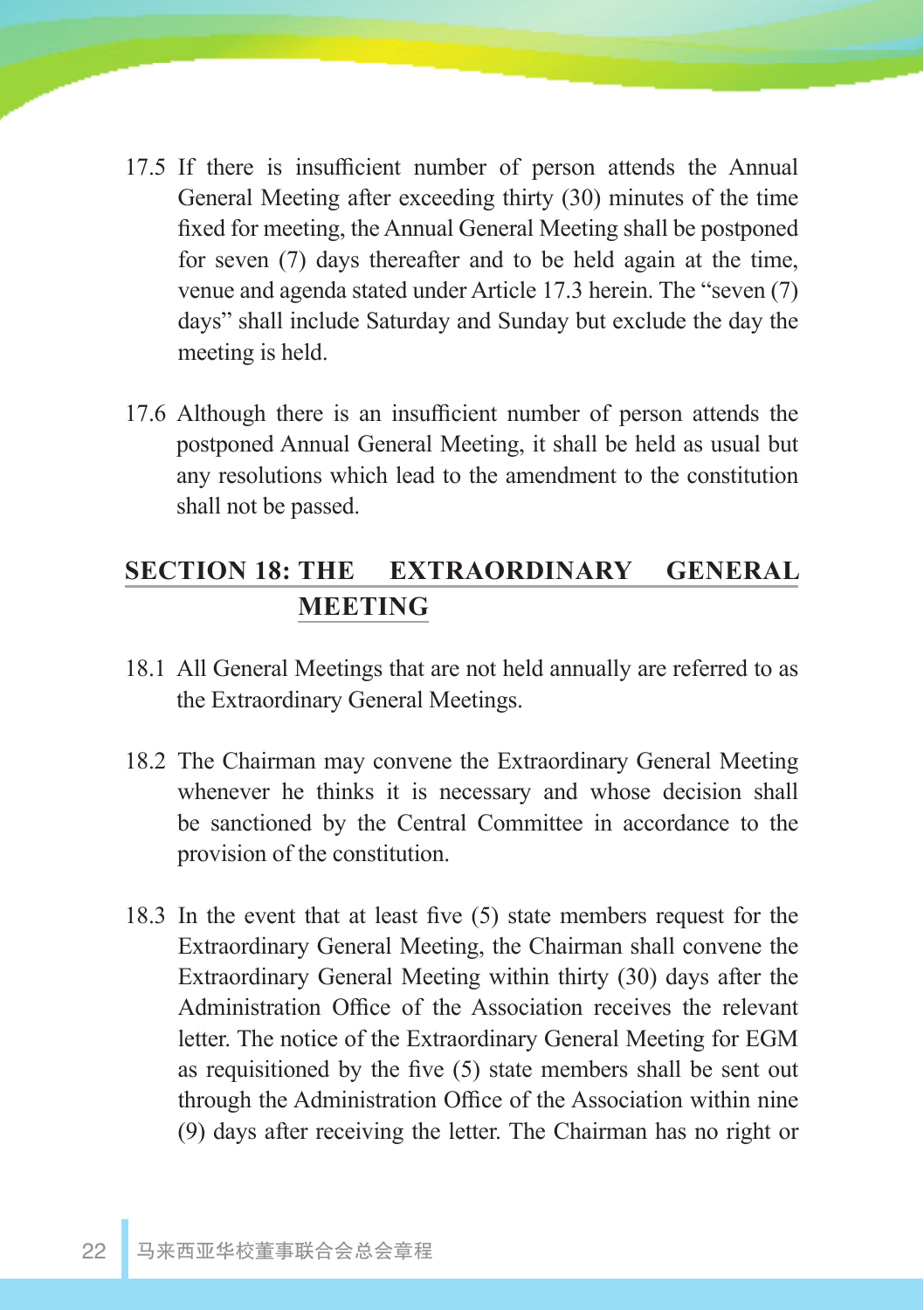discretion to reject/refuse to convene Extraordinary General Meeting.

- 18.4 This joint letter with the proposal and its reasons shall be signed by joint signatories before submitting to the Administration Office of the Association.
- 18.5 In the event that the Chairman does not convene the meeting to discuss within thirty (30) days after submitting the joint letter, the joint signatories shall convene the Extraordinary General Meeting within forty (40) days after the joint letter is submitted to the Administrative Office of the Association in accordance to the form of the meeting convened by the Chairman.
- 18.6 The notice of the Extraordinary General Meeting which states the date, time, venue together with its agenda shall be sent out twentyone (21) days before the Extraordinary General Meeting. The "twenty-one (21) days" shall include Saturday and Sunday but exclude the day the meeting is held.
- 18.7 At least seven (7) state members together with at least thirty-two (32) representatives shall constitute quorum of the Extraordinary General Meeting. All the requisitionist state members requesting for the Extraordinary General Meeting shall attend to validate the Extraordinary General Meeting.
- 18.8 The Extraordinary General Meeting shall only discuss the agenda stated therein.
- 18.9 If the quorum is not met thirty (30) minutes after the appointed time, the Extraordinary General Meeting shall be aborted and shall not be changed to another date. The Extraordinary General Meeting for the same agenda shall not be held again within six (6)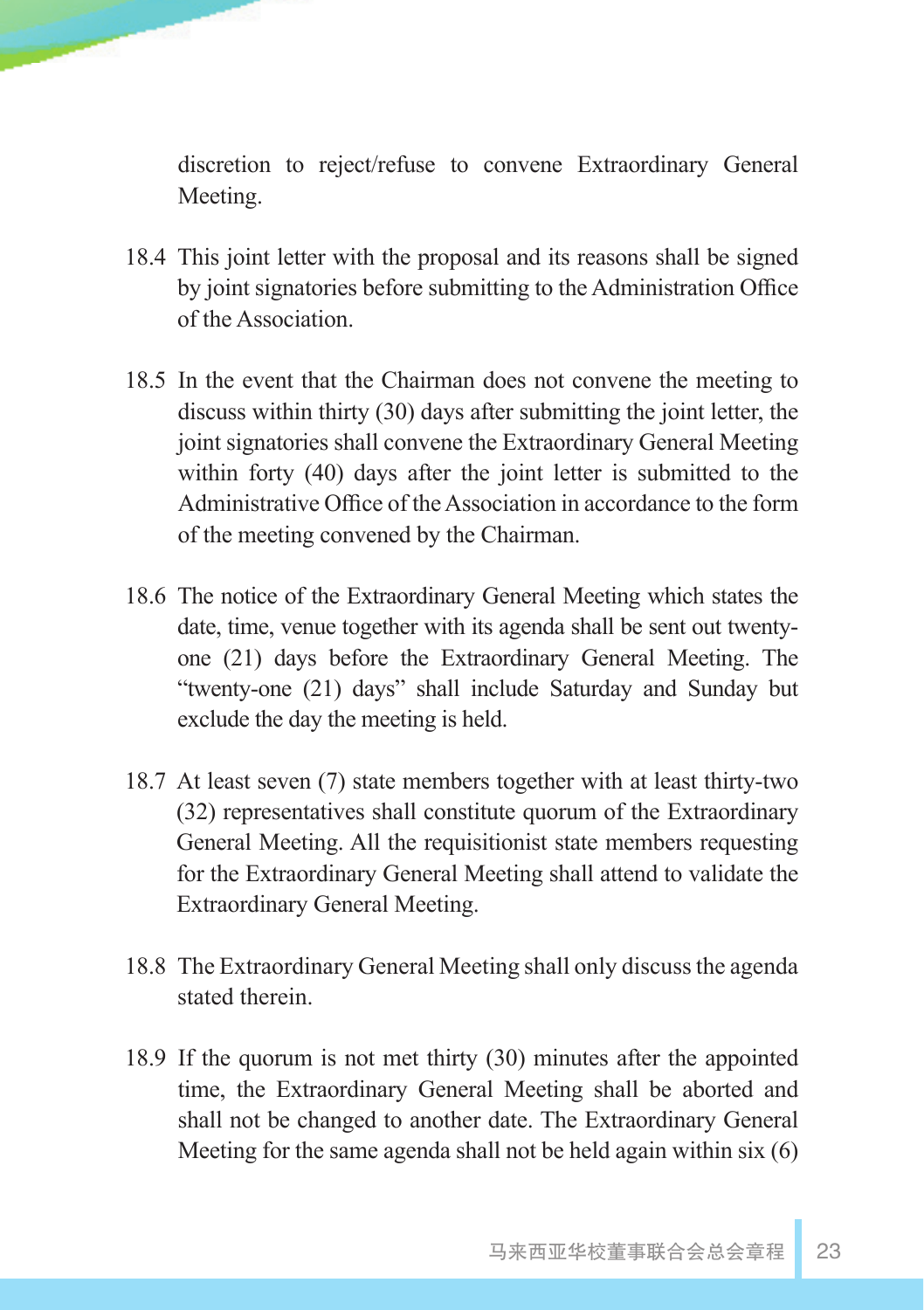months. If the quorum is met, then the resolution(s)/decision(s) achieved by majority state members and its representatives attend during the meeting shall constitute valid and binding resolution(s)/ decision(s) of the Extraordinary General Meeting.

#### **SECTION 19: THE CENTRAL COMMITTEE MEETING**

- 19.1 The meeting of the Central Committee shall be held at least two (2) times a year or at least once in every six (6) months. The Central Committee Meeting (hereinafter referred to as "the CC Meeting") may be convened by the Chairman at any time in emergency circumstances.
- 19.2 At least half (1/2) of the number of the Central Committee Members shall constitute quorum of the Central Committee Meeting to validate the meeting.
- 19.3 The notice of the Central Committee Meeting shall be sent out fourteen (14) days before the Central Committee Meeting. It is not subject to Article 11.3 herein. The "fourteen (14) days" shall include Saturday and Sunday but exclude the day the meeting is held.
- 19.4 In the event that the Central Committee has at least thirteen (13) Central Committee Members send out jointly the letter requesting for the Central Committee Meeting, the Chairman shall convene the emergency meeting within fourteen (14) days after the Administration Office of the Association receives the letter.
- 19.5 This joint letter with the proposal and its reasons shall be signed by joint signatories before submitting to the Administration Office of the Association.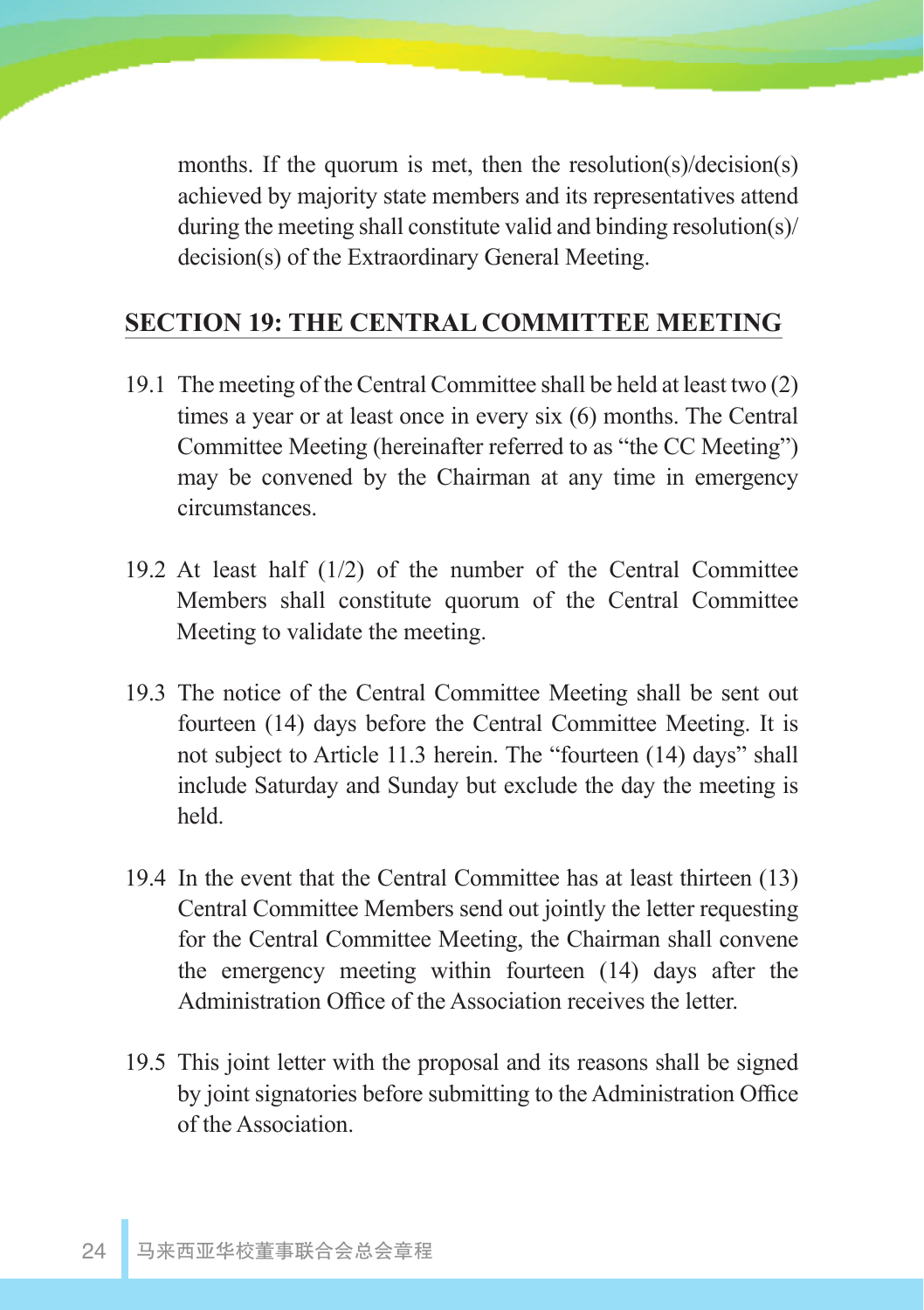- 19.6 In the event that the Chairman does not convene the meeting within fourteen (14) days after submitting the joint letter, the joint signatories shall convene the Central Committee Meeting within twenty-one (21) days after the joint letter is submitted to the Administration Office of the Association in accordance to the form of the meeting convened by the Chairman.
- 19.7 Any notice of the emergency Central Committee Meeting shall be sent out three (3) days before the meeting, the joint signatories shall attend the meeting and with at least half  $(1/2)$  of the number of the Central Committee Members constitute quorum of the Central Committee Meeting. If the quorum is not met thirty (30) minutes after the appointed time, the Central Committee Meeting shall be aborted and shall not be changed to another date. If the quorum is met, then the resolution(s)/decision(s) achieved by majority Central Committee Members attend during the meeting shall constitute valid and binding resolution(s)/decision(s) of the Central Committees.

## **SECTION 20: THE CENTRAL EXECUTIVE COMMITTEE MEETING**

- 20.1 The Central Executive Committee shall be held at least four (4) times a year or at least once in every three (3) months. The Central Executive Committee Meeting (hereinafter referred to as "the CEC Meeting") may be convened by the Chairman at any time in emergency circumstances.
- 20.2 At least half (1/2) of the number of the Central Executive Committee Members shall constitute quorum of the Central Executive Committee Meeting to validate the meeting.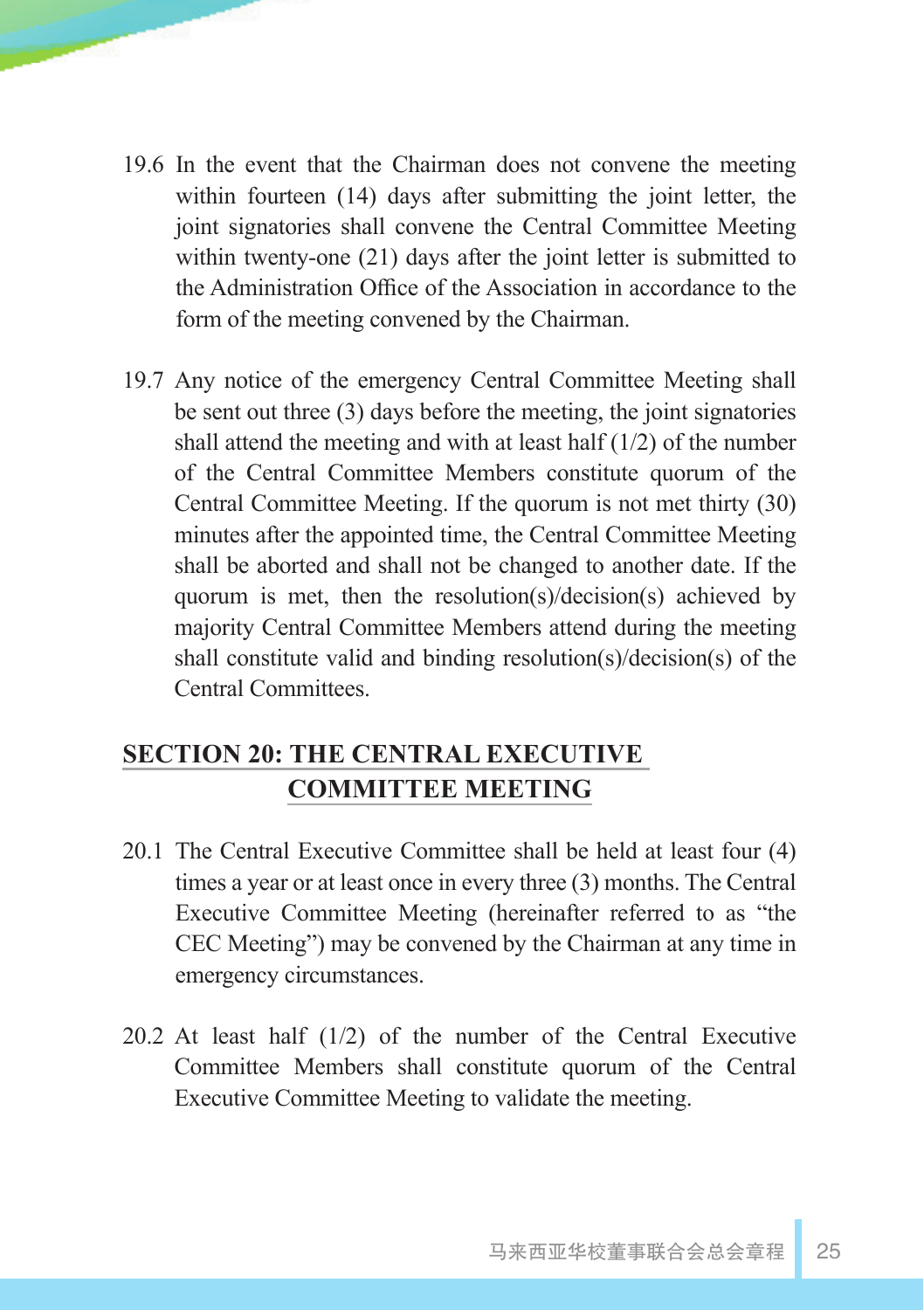- 20.3 The notice of the Central Executive Committee Meeting shall be sent out seven (7) days before the Central Executive Committee Meeting. The "seven (7) days" shall include Saturday and Sunday but exclude the day the meeting is held.
- 20.4 The duties of the Central Executive Committee shall be to deal with daily affairs of the Association, coordinate work of each team, execute task entrusted by the Central Committee and report the progress in the affairs of the Association to the Central Committee from time to time.
- 20.5 In the event that the Central Executive Committee has at least six (6) Central Executive Committee Members send out jointly the letter requesting for the Central Executive Committee Meeting. The Chairman shall convene the emergency meeting within seven (7) days after the Administration Office of the Association receives the letter.
- 20.6 This joint letter with the proposal and its reasons shall be signed by joint signatories before submitting to the Administration Office of the Association.
- 20.7 In the event that the Chairman does not convene the meeting within seven (7) days after submitting the joint letter, the joint signatories shall convene the Central Executive Committee Meeting within fourteen (14) days after the joint letter is submitted to the Administration Office of the Association in accordance to the form of the meeting convened by the Chairman.
- 20.8 Any notice of the emergency Central Executive Committee Meeting shall be sent out three (3) days before the meeting, the joint signatories shall attend the meeting and with at least half (1/2) of the number of the Central Executive Committee Members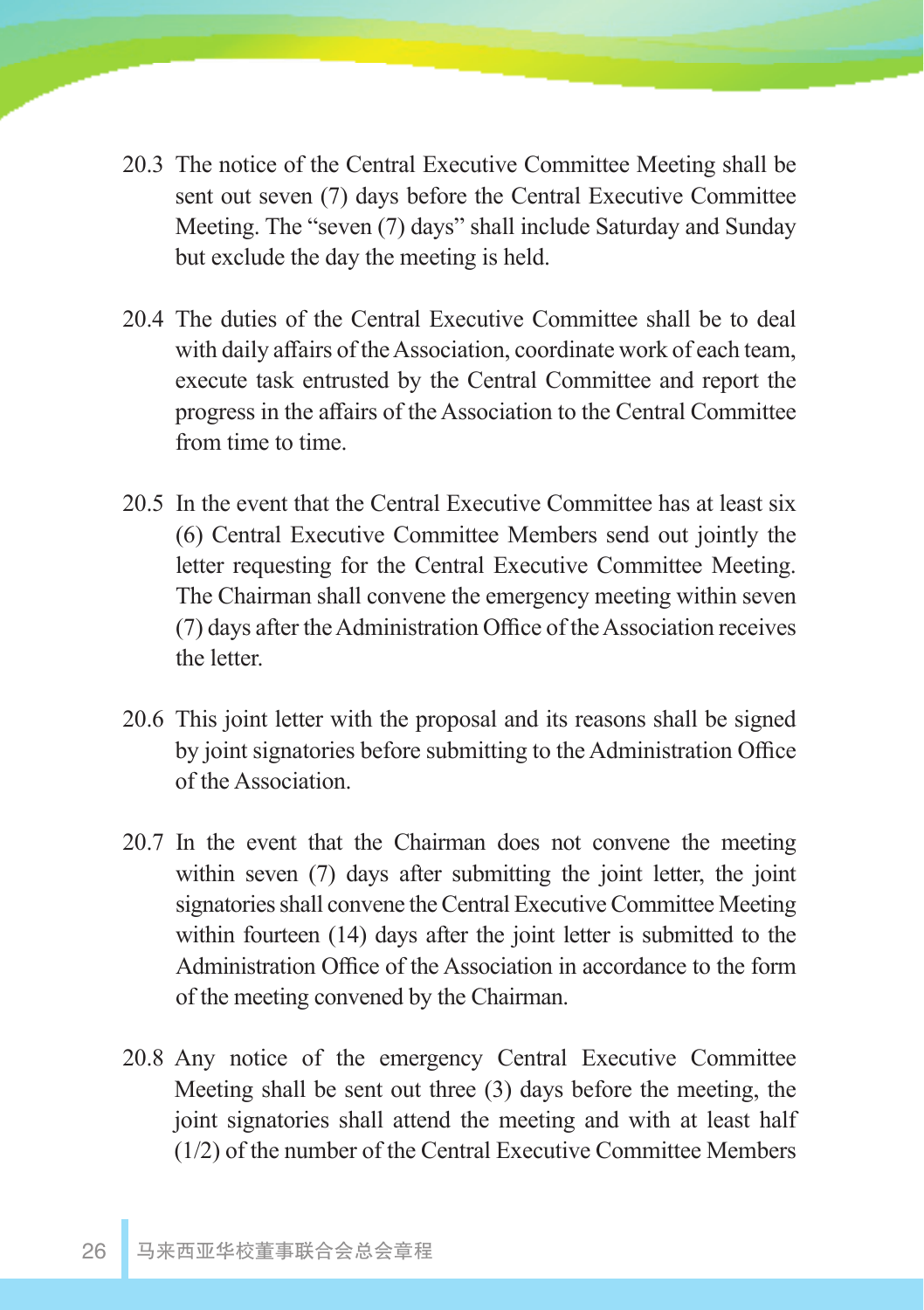shall constitute quorum of the Central Executive Committee Meeting. If the quorum is not met thirty (30) minutes after the appointed time, the Central Executive Committee Meeting shall be aborted and shall not be changed to another date. If the quorum is met, then the resolution(s)/decision(s) achieved by majority Central Executive Committee Members attend during the meeting shall constitute valid and binding resolution(s)/decision(s) of the Central Executive Committees.

## **SECTION 21: NOTICE**

- 21.1 Any notice required to be given under this constitution shall only be valid upon signing by the Chairman and/or Secretary-General. The notice of the meeting shall state the date, time, venue and its agenda.
- 21.2 All meetings which are convened by the Chairman or joint signatories shall be held in the registered office of the Association unless the meeting venue is changed to other places as may from time to time be decided by the Central Committee or Central Executive Committee under Section 11 and Section 12 herein.
- 21.3 Subject to the provisions of Article 21.5 herein, any notice required to be given under this constitution shall be transmitted in the following manner:
	- 21.3.1 Delivering it by hand; or
	- 21.3.2 Sending it by registered post or ordinary post; or
	- 21.3.3 Sending it by facsimile transmission, electronic mail or similar means of communication.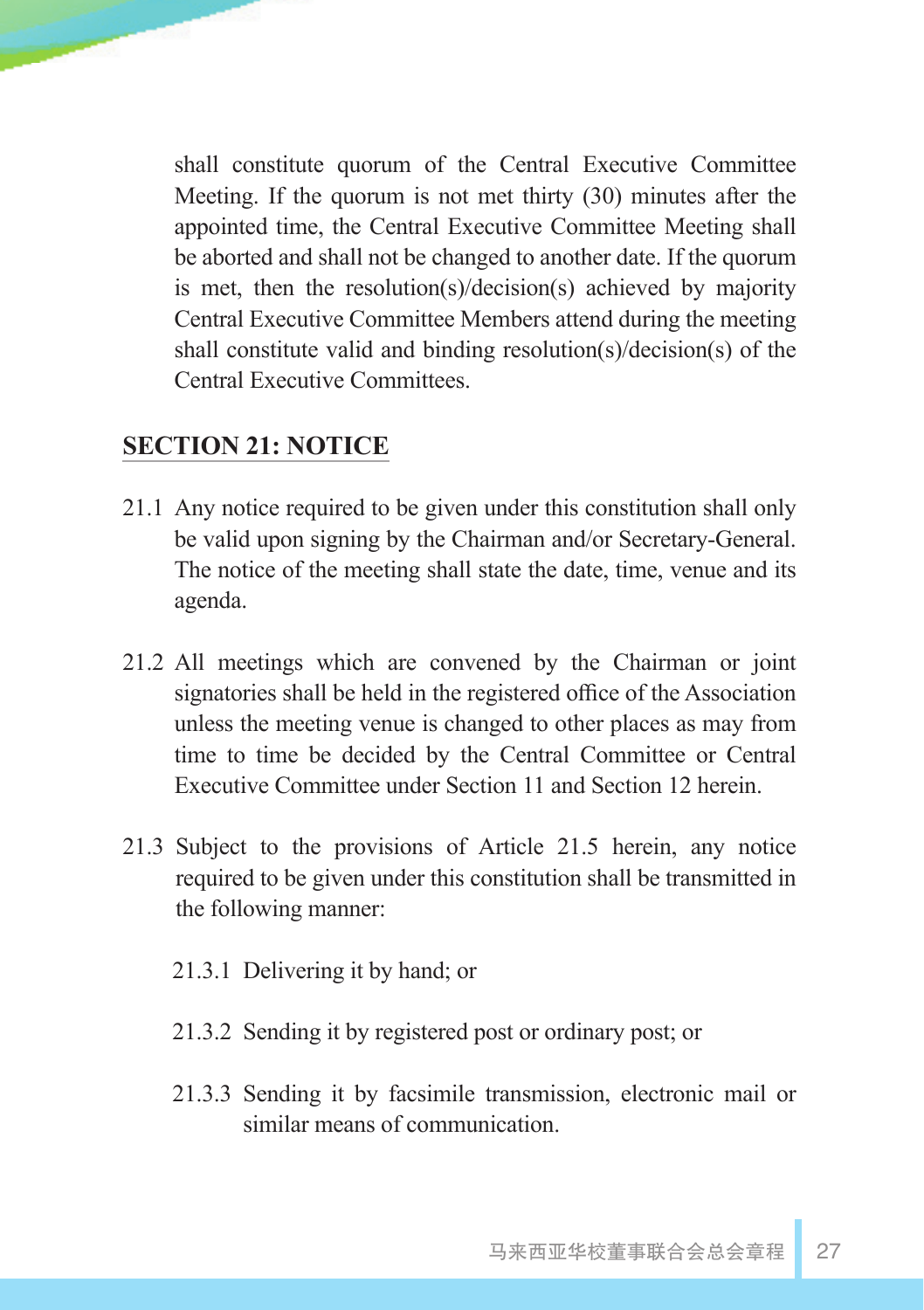- 21.4 Subject to the provisions of Article 21.5 herein, any notice sent by post by the Association which is not returned as undelivered shall be deemed to have been given on the third (3) day after the envelope containing it was posted and any notice sent by facsimile transmission, electronic mail or similar means of communication by the Association shall be deemed to have been duly given on the date of transmission.
- 21.5 Any notice to be given to the Association shall be addressed to the registered address of the Association and if intended to be sent by post, it shall be by way of registered post and if transmitted by facsimile transmission shall also be confirmed by registered post. The notice is deemed to be duly served on the Association upon actual delivery of the registered post to the registered address of the Association.
- 21.6 Any notices to be delivery by hand to the Association shall only be deemed effective if its receipt is duly acknowledge by the Administration Office of the Association.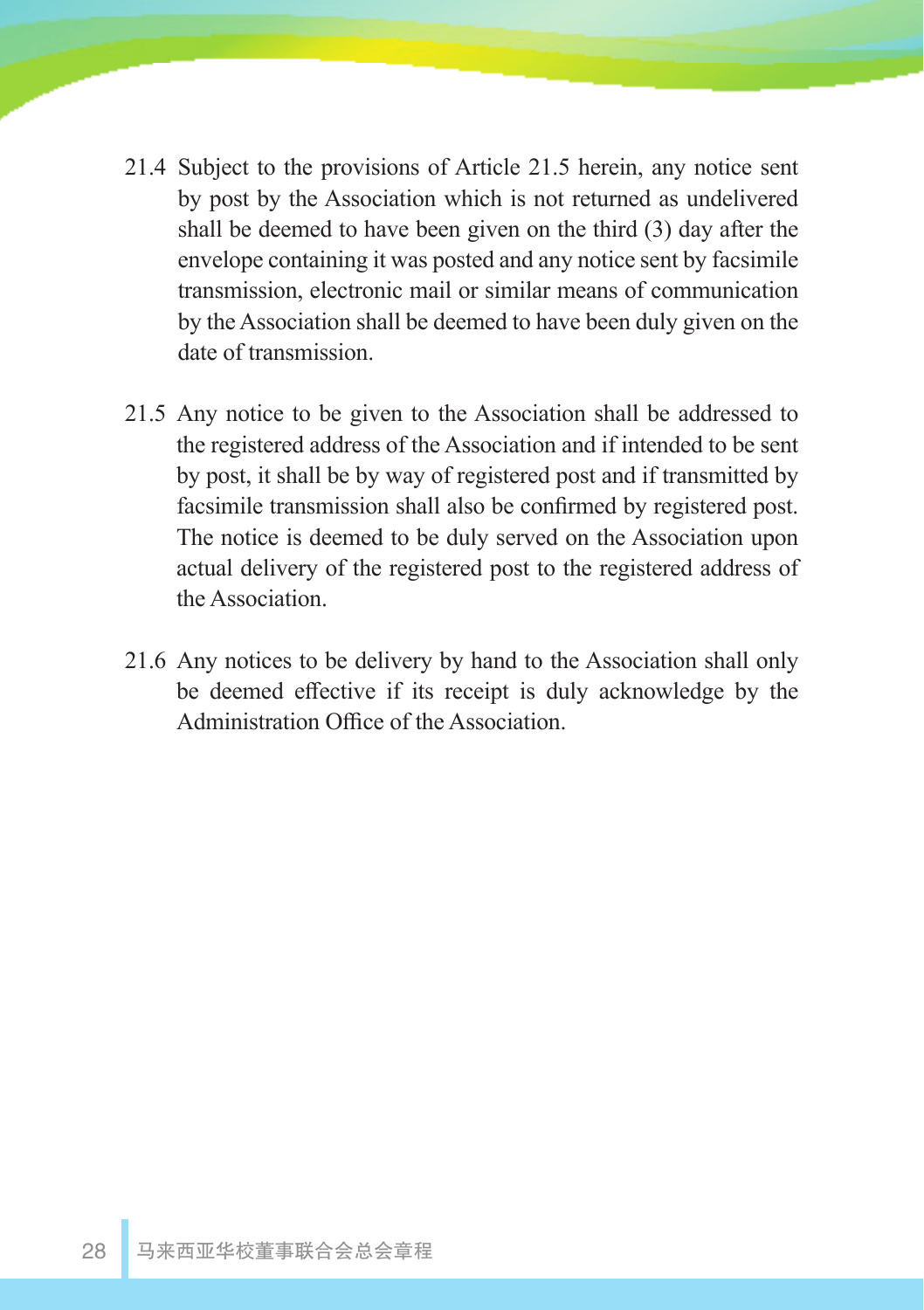# CHAPTER 6 **FINANCE AND PROPERTY**

## **SECTION 22: FINANCE**

- 22.1 The Association may when necessary solicit donations from the public.
- 22.2 The financial year of the Association shall start on first of January and end on thirty-first of December.
- 22.3 The financial year end accounts, invoices, receipts and so on that are compiled by the Treasurer shall be submitted for audit by external qualified auditor. After audited by the Central Committee, they shall be tabled in the General Meeting for discussion and pass.
- 22.4 All bank accounts of the Association shall only be valid upon signing by one (1) member each from Group A and Group B.
	- 22.4.1 Chairman, Deputy Chairman and Vice Chairmen of Group A; and
	- 22.4.2 Treasurer and Assistant Treasurer of Group B.
- 22.5 The Secretary-General shall be the approver of all payments.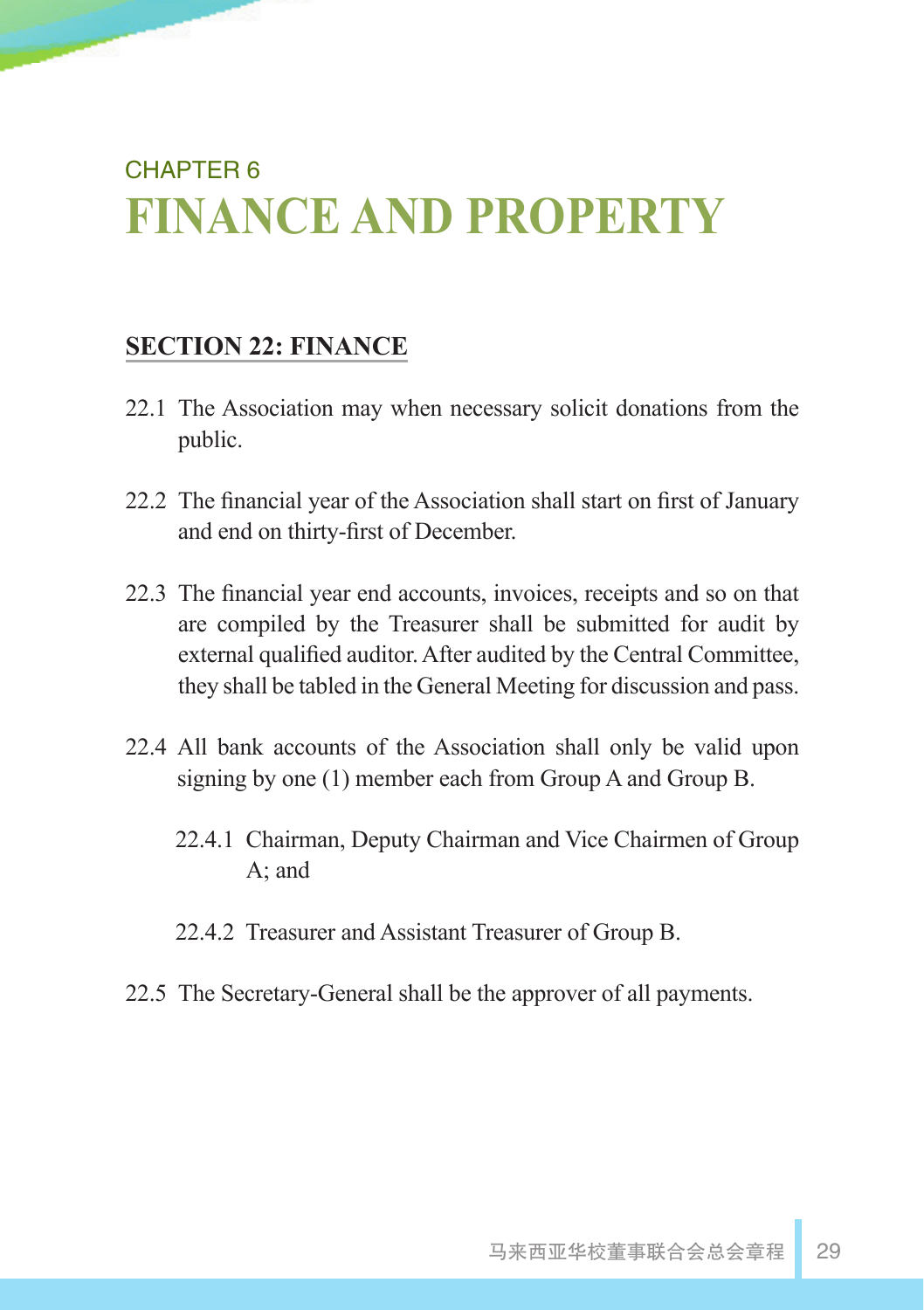#### **SECTION 23: AUDIT**

- 23.1 The year-end account shall be audited by the qualified external auditor that is approved by the Government and appointed by the General Meeting of the Association.
- 23.2 The term of office for the qualified external auditor shall be three (3) years. They are eligible to be re-elected and to hold the position.
- 23.3 The audit report and proposal shall be submitted to the General Meeting after the account for the whole financial year is audited by the qualified external auditor.

#### **SECTION 24: PROPERTY**

- 24.1 Subject to the provisions of this constitution, all immovable properties of the Association shall be registered under the name of the Association and all instruments relating thereto shall be executed by the following three (3) office-bearers, namely the Chairman, Secretary-General and Treasurer whose identity(ies) are duly authenticated by a certificate of the Registrar of Societies.
- 24.2 Unless duly authorised by a resolution of at least ten (10) state members together with at least forty-seven (47) representatives present and voting at the General Meeting, the designated officerbearers shall not sell, transfer or mortgage or deal with the properties of the Association in any manner whatsoever.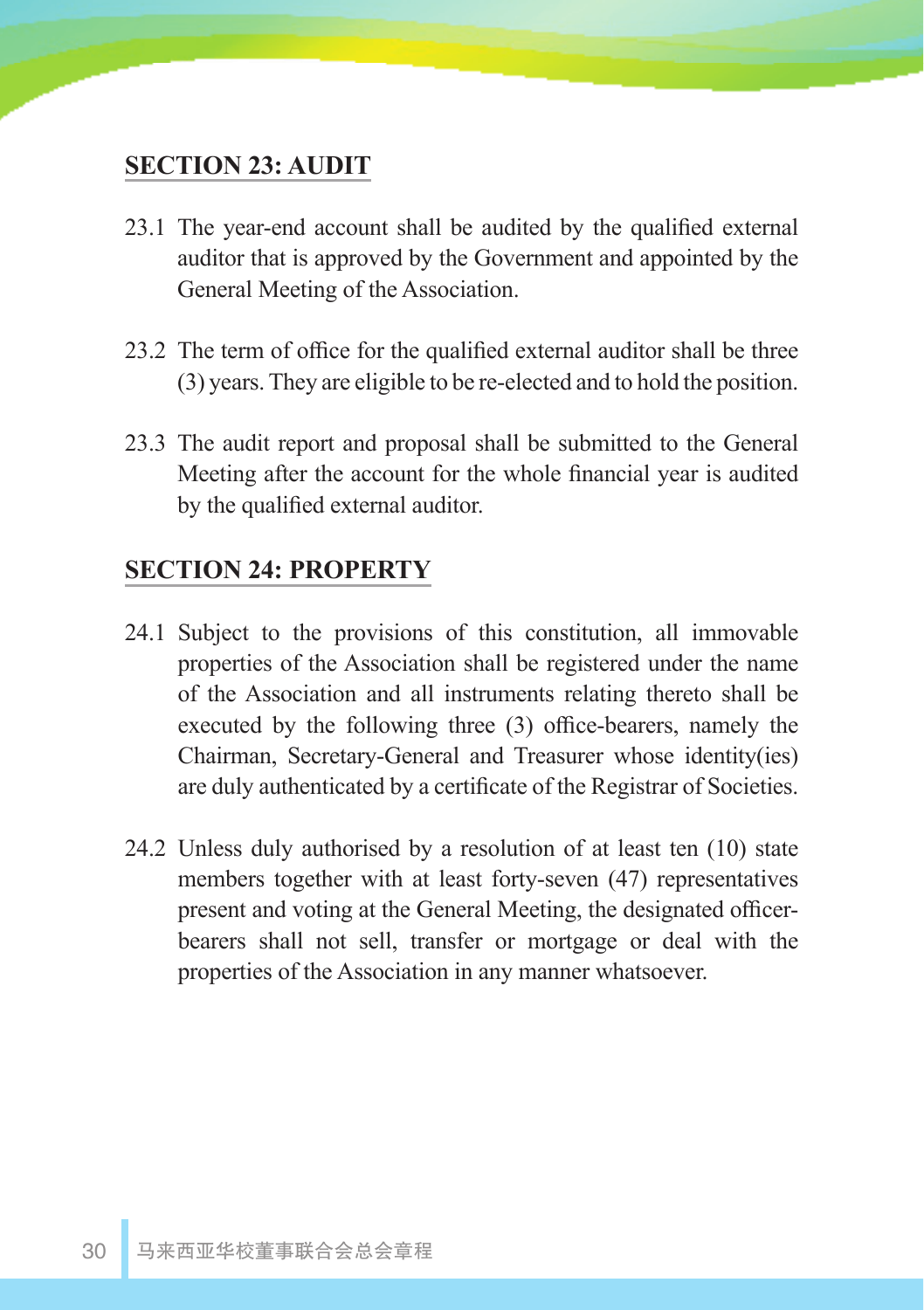# CHAPTER 7 **DISSOLUTION**

## **SECTION 25: DISSOLUTION**

- 25.1 The dissolution of the Association shall be approved by at least ten (10) state members together with at least forty-seven (47) representatives at the General Meeting. The dissolution shall only be valid upon approval of the Registrar of Societies.
- 25.2 If the Association is dissolved under Article 25.1 herein, the Association shall settle all the lawful liabilities first and the remaining monies and assets shall be administered in accordance to the decision made by the General Meeting in the dissolution of the Association.
- 25.3 The procedure for dissolution shall be done in accordance to the Societies Act 1966 and other relevant regulations made thereunder and the notice of dissolution shall be submitted to the Registrar of Societies within fourteen (14) days of its dissolution.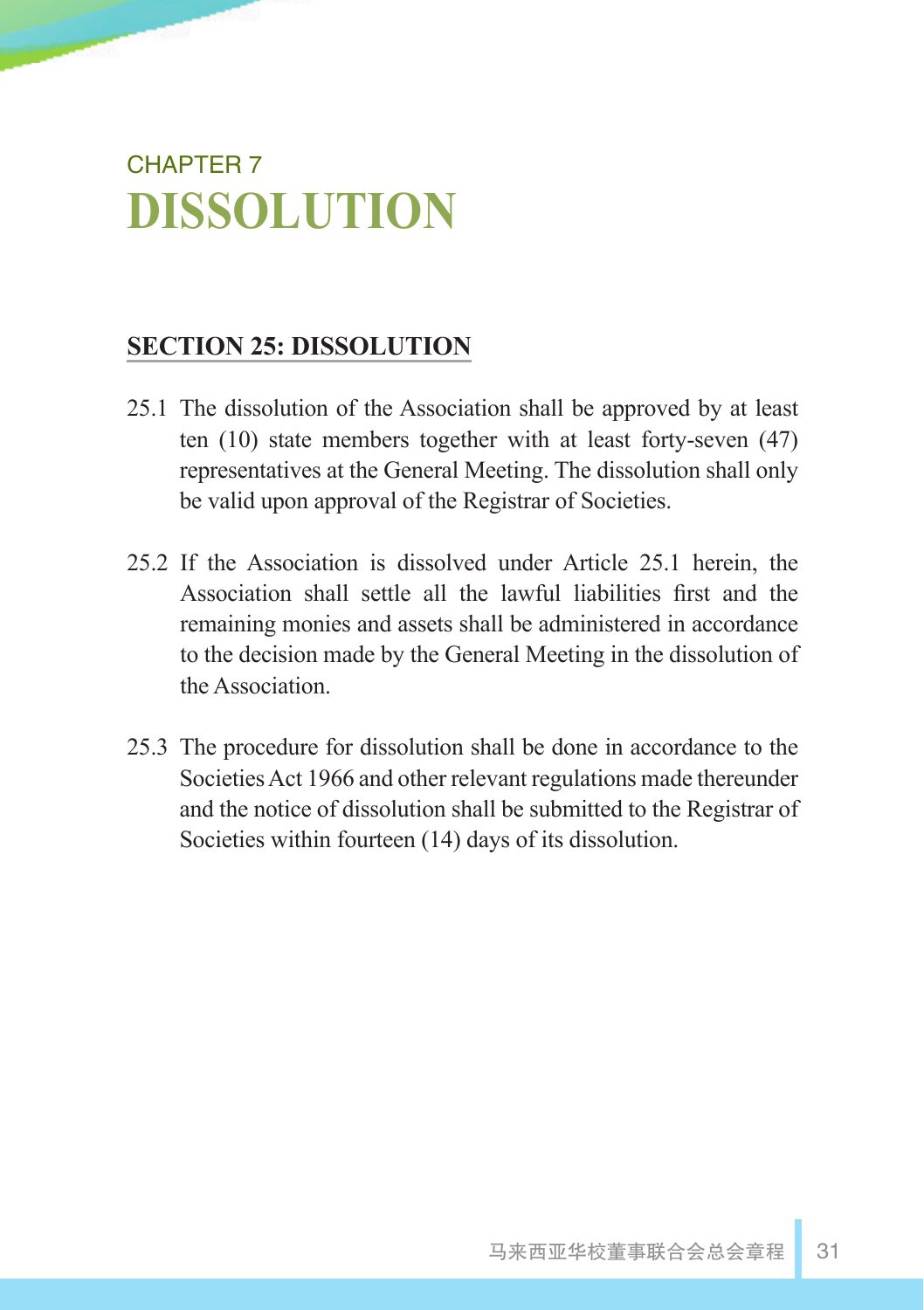# CHAPTER 8 **APPENDIX**

## **SECTION 26: IMPLEMENTATION AND AMENDMENT**

26.1 In the event that there is any constitutional inadequacies, they shall be amended after have been passed by at least eight (8) state members together with at least thirty seven (37) representatives at the General Meeting and duly approved by the Registrar of Societies. Any amendment to the constitution shall be forwarded to the Registrar of Societies within sixty (60) days of being passed by the General Meeting.

#### **SECTION 27: INTERPRETATION**

- 27.1 Without contravening any provision of the rule made thereunder, the Central Committee shall have the rights:
	- 27.1.1 To interpret this rule or any ambiguous or dispute part and the members of the Association shall be subject to the interpretation made thereunder; and
	- 27.1.2 The Central Committee shall have the right to deal with ambiguous matters stated herein that can affect the Association.
- 27.2 If there is any dispute pertaining to the interpretation or words in the rules, regulations, instructions and procedures made thereunder, the decision made by the Central Committee shall be the final decision and this matter shall not be brought before the Court.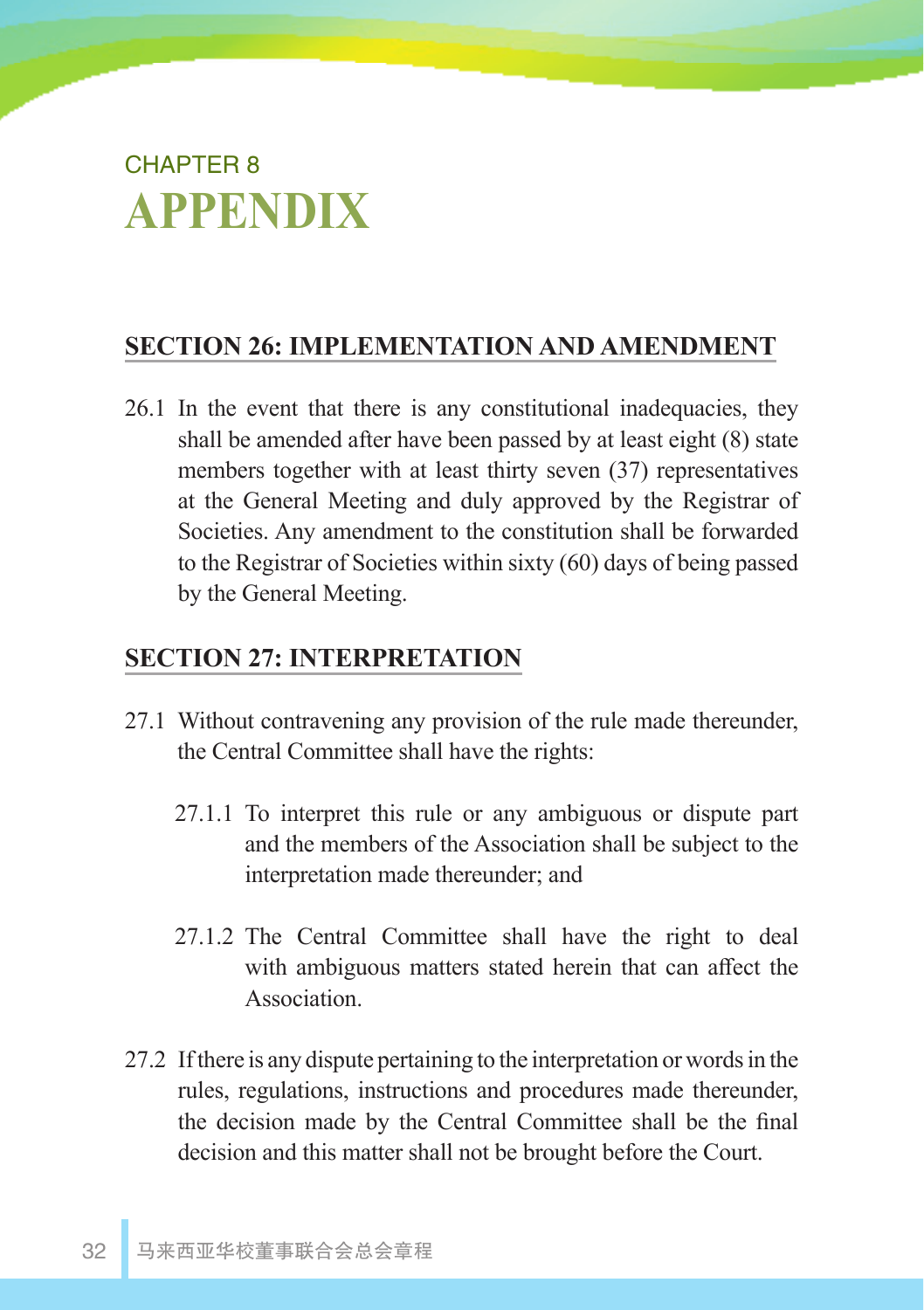27.3 This constitution in written in the Chinese and English. In the event of any discrepancy or contradiction between the two versions, the English version shall prevail.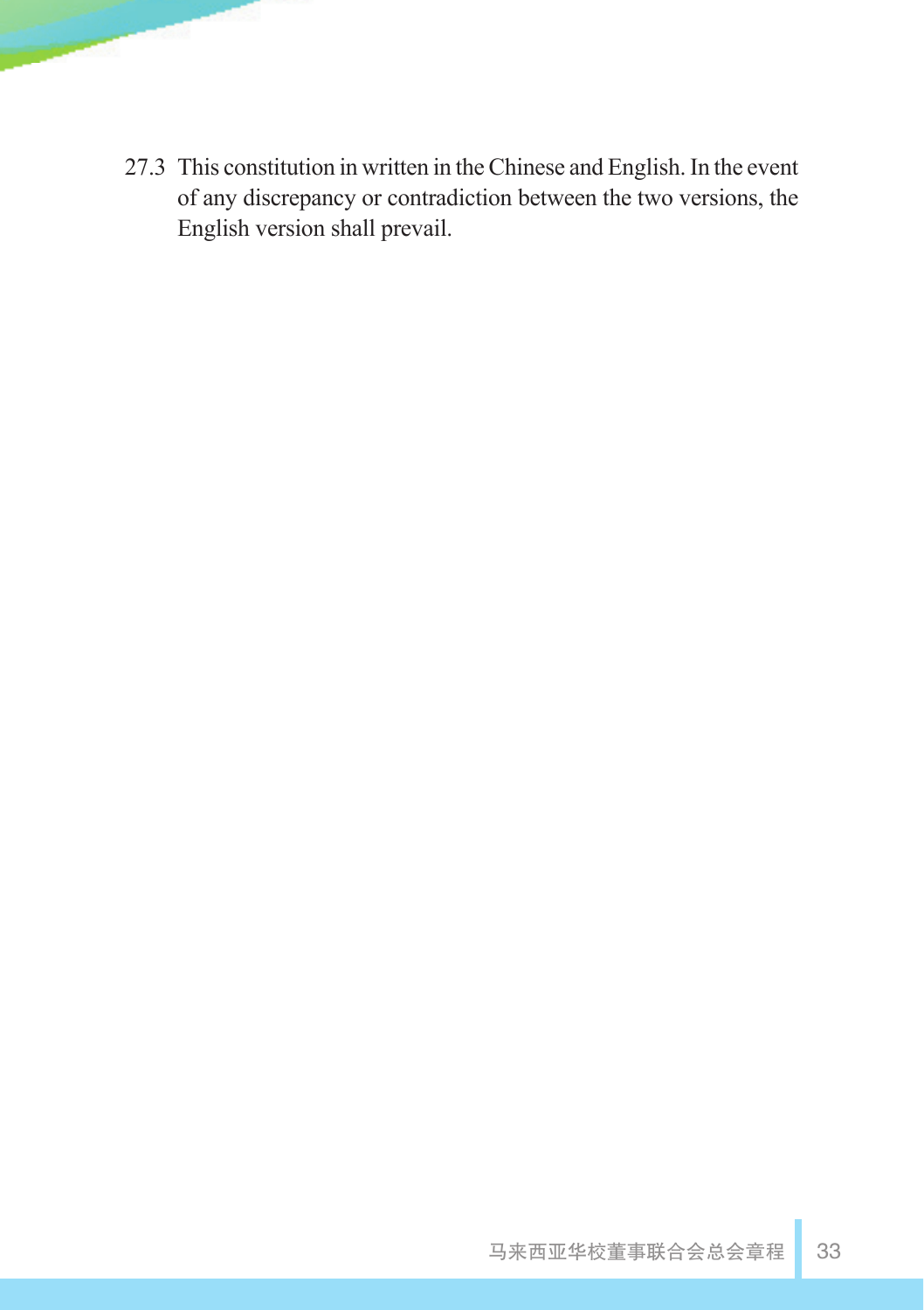# CHAPTER 9 **EMBLEM**

## **SECTION 28: EMBLEM**

28.1



28.2 The Association's emblem is composed of both symbol and standard wordmark. The symbol of the Association is an image of flaming torch, which reflects the ethnic identity, cultural heritage, aspiration for peace, harmonious cooperative effort and solidarity. The ultimate significance of this symbol is the passing of the Dong Zong's mission from one generation to another. The standard wordmark is made up of "Dong Zong", which is written in both traditional Chinese and English, reflecting the Dong Zong's sustainable development, projection beyond the present and into the future.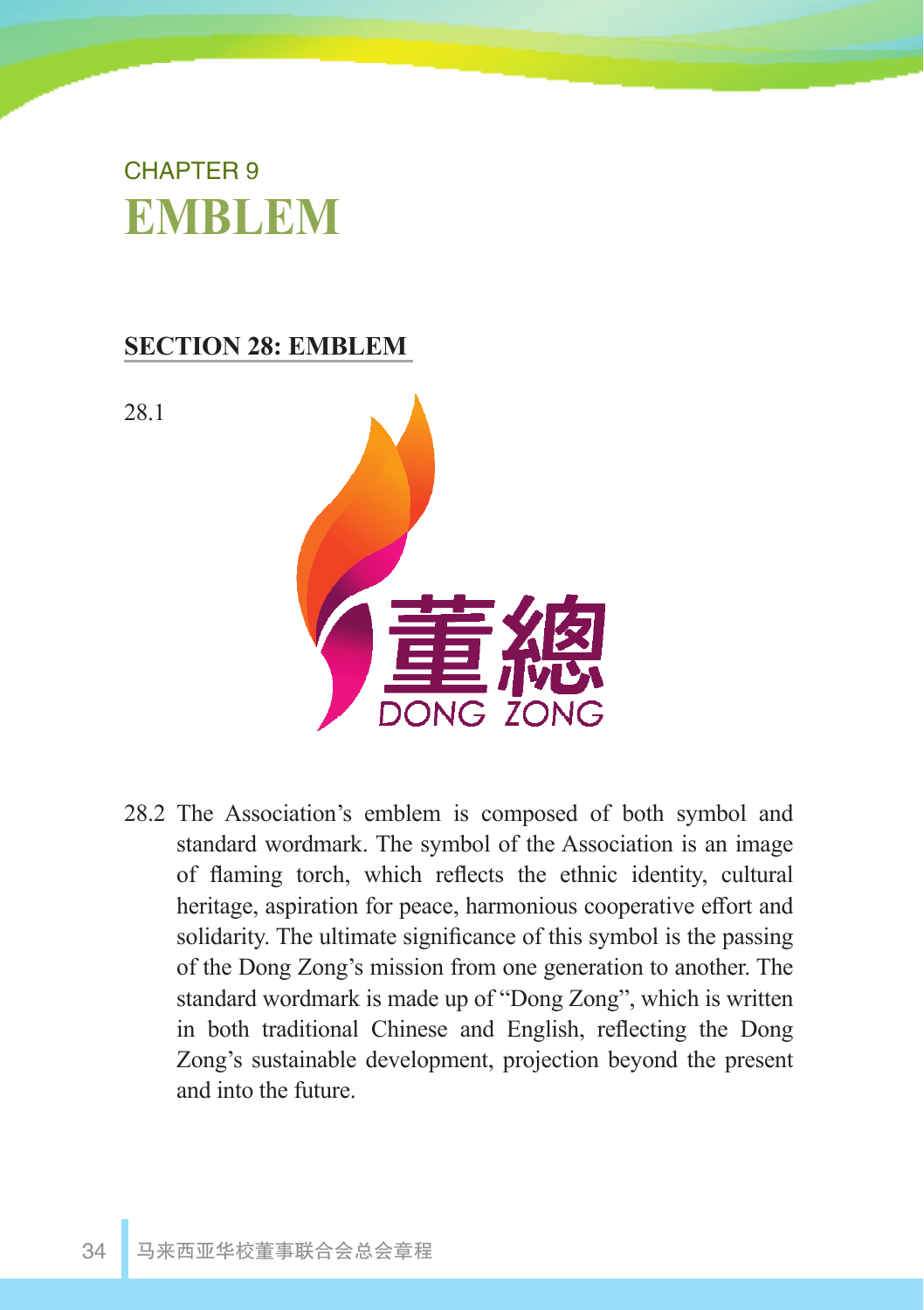- 28.3 The Association's emblem has a combination of colours, i.e. purple, red, orange and yellow. The colour combination represents the Dong Zong's spirit of looking forward to the future, leading with vision, ultimate mission and value realization.
- 28.4 The Association's emblem is defined as follows:
	- 28.4.1 Flame: The design of flame which is kept burning by leaning to the right. It symbolizes the Dong Zong's spirit of moving forward into the future;
	- 28.4.2 Flaming torch: The stable flaming torch signifies that Dong Zong has a solid foundation which supports its projection into the future. The purplish red colour symbolizes the stability, perseverance and pride;
	- 28.4.3 The dynamic S curve symbolizes the vitality and power; and
	- 28.4.4 The overall flaming torch design shows a person who carries the flaming torch while running forward, which signifies that Dong Zong has continuous spirit of making progress and passing on its vitality from one generation to another.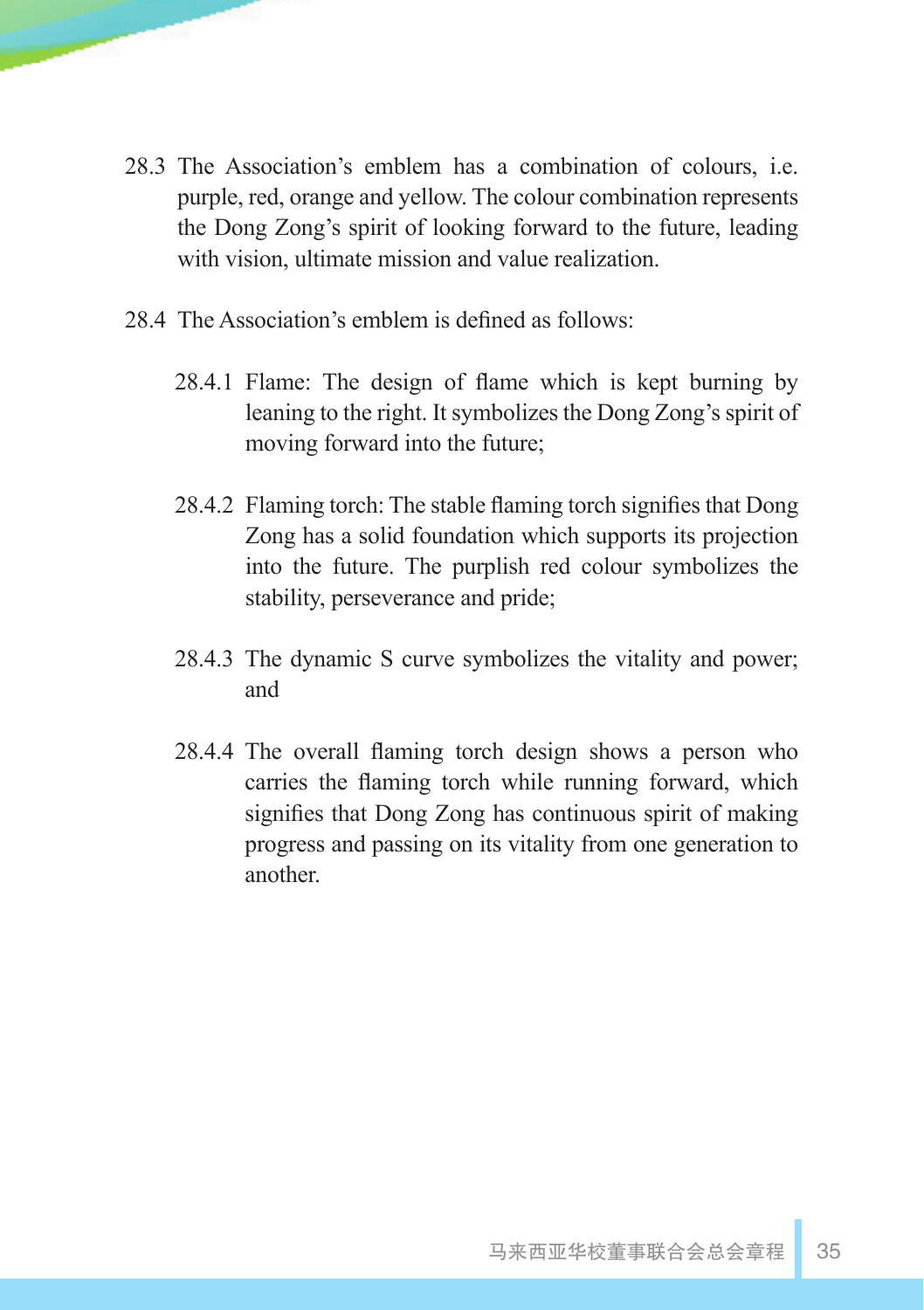#### NOTE:

The constitution had been previously amended, duly passed at the General Meeting and approved by the Registrar of Societies, Malaysia on the following date:

| N <sub>0</sub> | <b>Date of General Meeting</b> | <b>Effective Date</b> |
|----------------|--------------------------------|-----------------------|
| $\mathbf{1}$   | 10 September, 1978             | 26 April, 1979        |
| 2              | 22 November, 1981              | 7 March, 1984         |
| $\overline{3}$ | 30 June, 1984                  | 21 January, 1985      |
| $\overline{4}$ | 27 November, 1988              | 9 March, 1989         |
| 5              | 26 June, 1994                  | 30 September, 1994    |
| 6              | 30 June, 1996                  | 27 December, 1996     |
| 7              | 4 October, 1998                | 24 February, 1999     |
| 8              | 4 July, 1999                   | 3 January, 2000       |
| 9              | 12 June, 2011                  | 11 October, 2011      |
| 10             | 15 July, 2012                  | 13 August, 2012       |
| 11             | 26 June, 2016                  | 5 September, 2016     |

#### REMARKS:

This amended constitution was adopted by the Extraordinary General Meeting of Dong Zong held on 26 June, 2016 and approved by the Registrar of Societies, Malaysia on 5 September, 2016.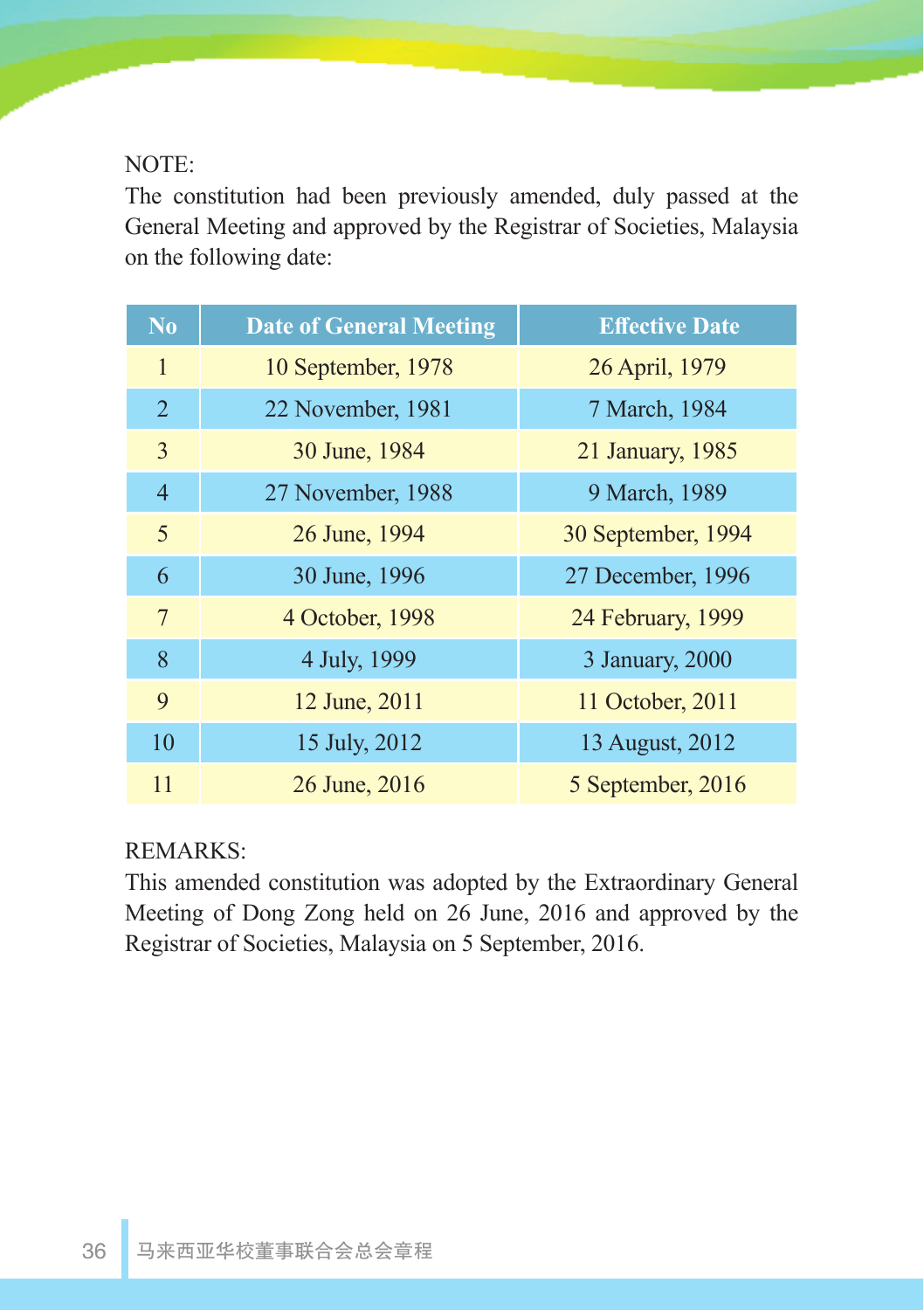

# 第30届(2015年至2018年) 董总中央委员会 常设小组的任务与职责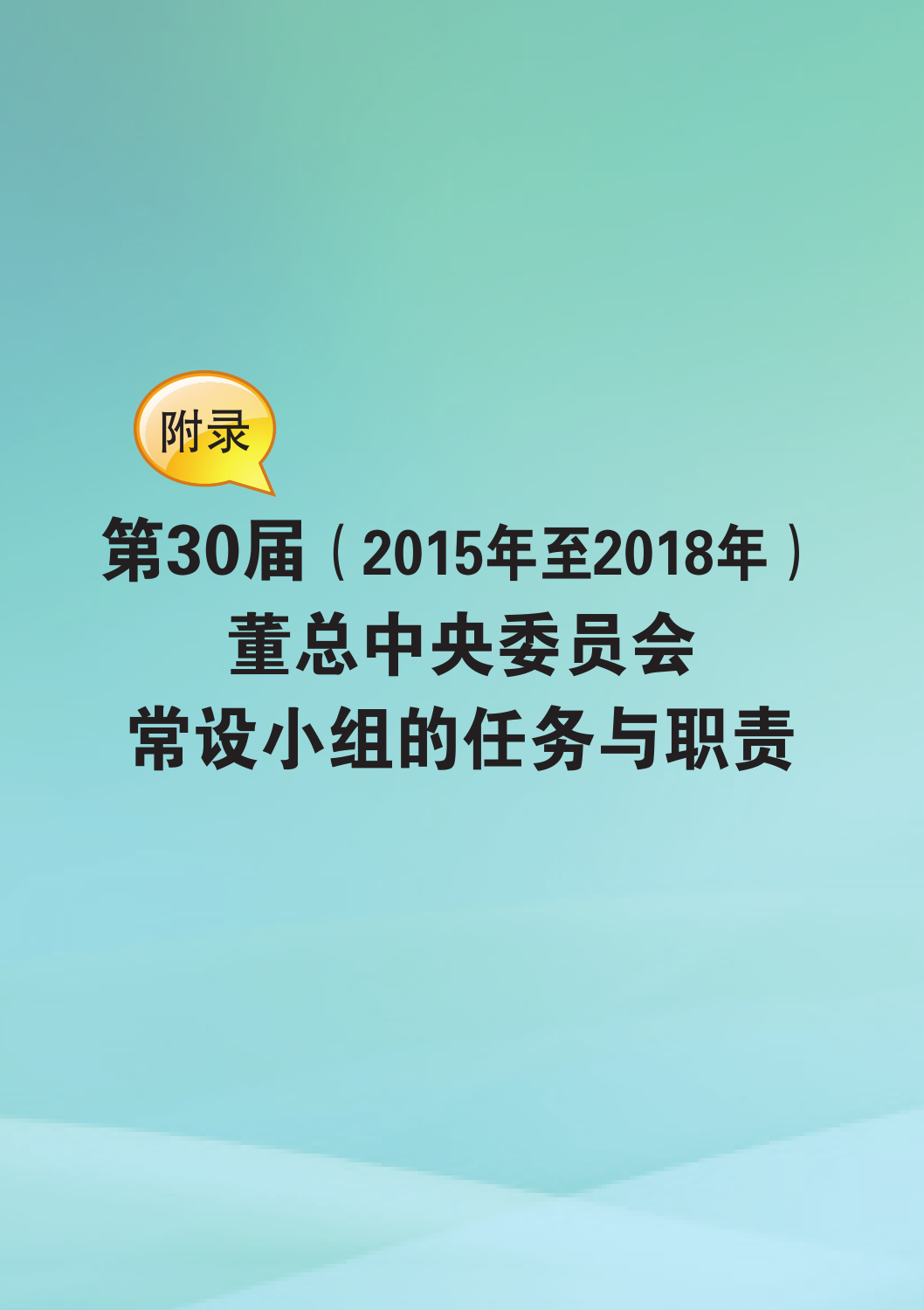

# 第30届(2015年至2018年) 董总中央委员会会务规划与 策略委员会任务与职责

#### 1. 名称:

1.1 董总中央委员会会务规划与策略委员会。

#### 2. 任务:

- 2.1 会务规划与策略委员会为董总中央委员会属下常设小组的委员会 之一,履行董总中央委员会赋予的任务;
- 2.2 策划与推动会务的发展;
- 2.3 督导行政部的业务,评估行政部职员的工作绩效;
- 2.4 审核董总年度工作计划和财务预算,并提呈至董总中央常务委员 会会议和董总中央委员会会议接纳与通过。

#### 3. 成员:

- 3.1 主任1名,董总秘书长为当然主任,由董总中央委员会委任之, 任期至届满为止。
- 3.2 委员若干名, 由董总中央委员会从中央委员中推选并委任之, 任 期至届满为止。

#### 4. 职责:

4.1 委员会主任直接向董总中央常务委员会和董总中央委员会负责, 以及负责召集本委员会委员规划董总的业务发展与改革事务; 4.2 委员会委员负责提供意见。

#### 5. 会议:

5.1 本委员会每年最少召开2次会议。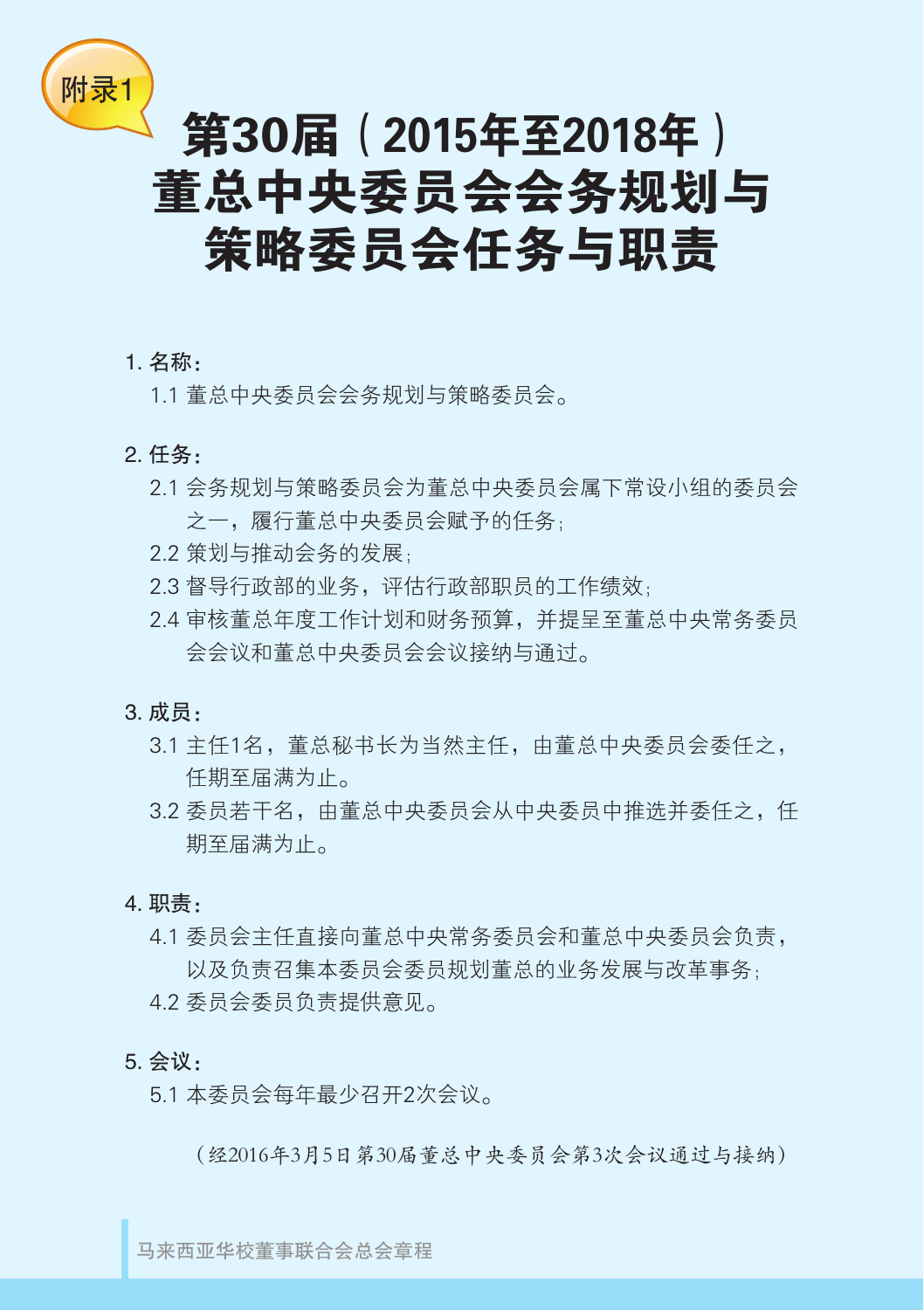

# <sup>附录2</sup> 第30届(2015年至2018年) 董总中央委员会

# 政府事务委员会任务与职责

#### 1. 名称:

1.1 董总中央委员会政府事务委员会。

- 2. 任务:
	- 2.1 政府事务委员会为董总中央委员会属下常设小组的委员会之一, 履行董总中央委员会赋予的任务;
	- 2.2 加强与政府机构的联系,代表本会出席相关活动。必要时,传达 董总中央委员会对华教课题的看法和立场。
- 3. 成员:
	- 3.1 主任1名,由董总中央委员会从中央委员中推选并委任之,任期 至届满为止。
	- 3.2 委员若干名,由董总中央委员会从中央委员中推选并委任之,任 期至届满为止。

#### 4. 职责:

- 4.1 委员会主任直接向董总中央常务委员会和董总中央委员会负责, 以及负责召集委员会会议;
- 4.2 委员会委员负责支援和提供意见。

#### 5. 工作目标:

5.1 加强政府机构对董总的认识。

- 5.2 提升董总在政府机构的形象。
- 5.3 加强董总与政府机构的联系。

#### 6. 会议:

6.1 本委员会每年最少召开2次会议。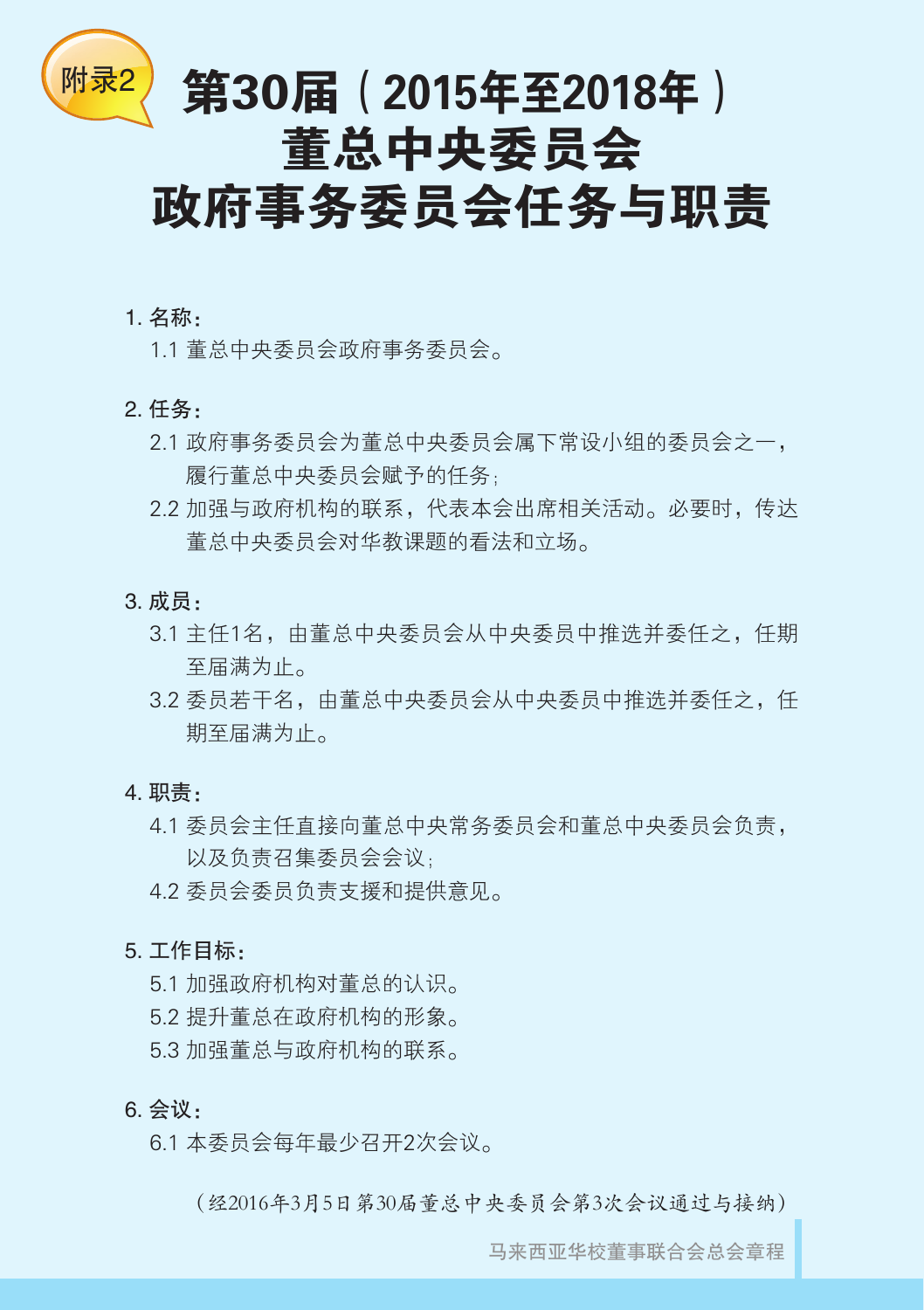

# 第30届(2015年至2018年) 董总中央委员会 国民型中学委员会任务与职责

1. 名称:

1.1 董总中央委员会国民型中学委员会。

- 2. 任务:
	- 2.1 国民型中学委员会为董总中央委员会属下常设小组的委员会之 一,履行董总中央委员会赋予的任务;
	- 2.2 掌握国民型中学的办学现况,并且关注国民型中学在办学上面对 的问题;
	- 2.3 加强与其他关心国民型中学发展的团体的联系,代表本会出席相 关活动。必要时,传达董总中央委员会对国民型中学课题的看法 和立场。
- 3. 成员:
	- 3.1 主任1名,由董总中央委员会从中央委员中推选并委任之,任期 至届满为止。
	- 3.2 委员若干名, 由董总中央委员会从中央委员中推选并委任之, 任 期至届满为止。
- 4. 职责:
	- 4.1 委员会主任直接向董总中央常务委员会和董总中央委员会负责, 以及负责召集委员会会议;
	- 4.2 委员会委员负责提供意见。
- 5. 会议:
	- 5.1 本委员会每年最少召开2次会议。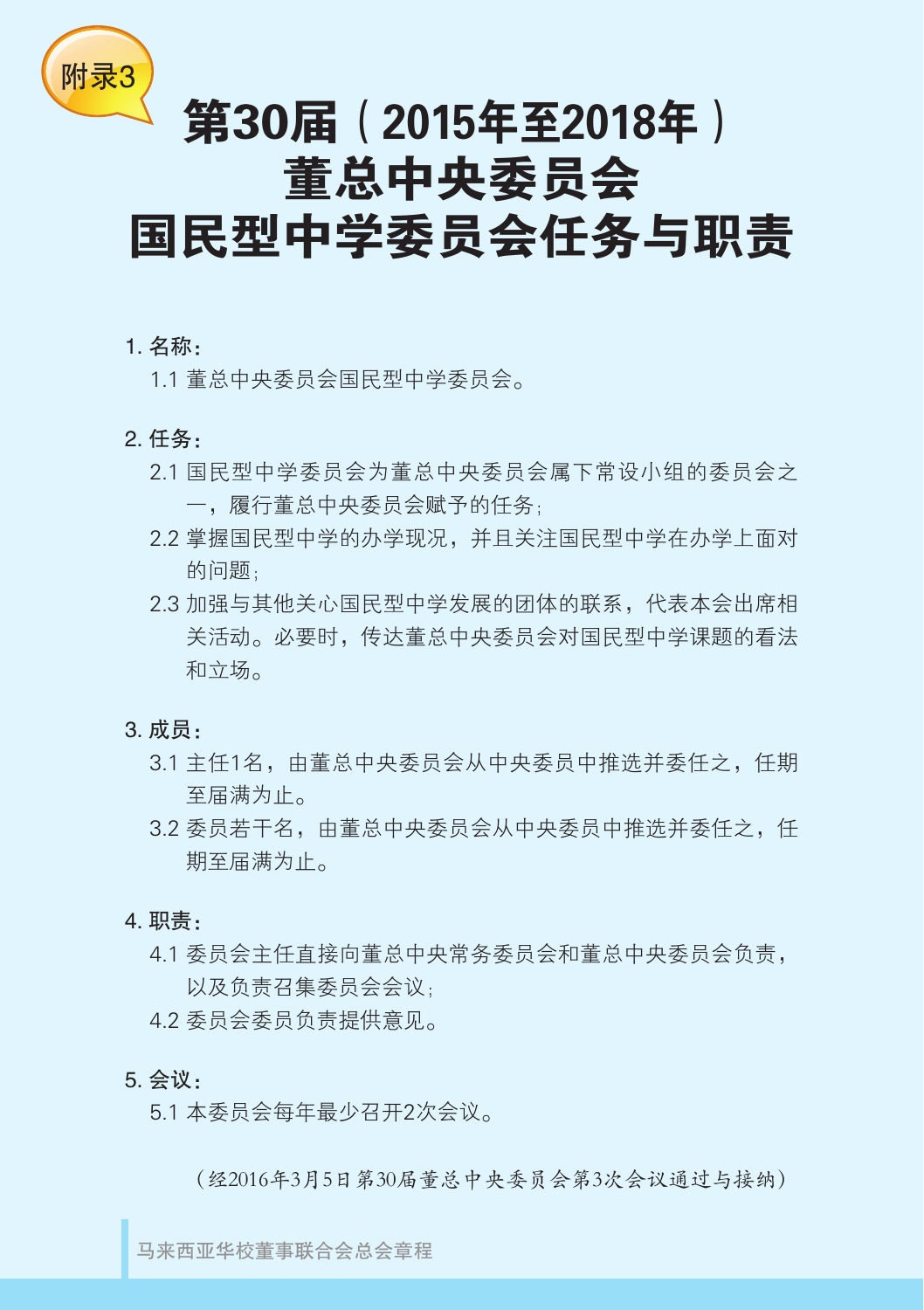

# $\frac{100 \times 4}{100 \times 4}$ 第30届(2015年至2018年) 董总中央委员会 ISO督导委员会任务与职责

#### 1. 名称:

1.1 董总中央委员会ISO督导委员会。

- 2. 任务:
	- 2.1 ISO督导委员会为董总中央委员会属下常设小组的委员会之一, 履行董总中央 委员会赋予的任务;
	- 2.2 统筹与规划管理体系的建立和持续督导。
- 3. 成员:
	- 3.1 主任1名,由董总中央委员会从中央委员中推选并委任之,任期 至届满为止。
	- 3.2 委员若干名, 由董总中央委员会从中央委员中推选并委任之, 任 期至届满为止。

#### 4. 职责:

- 4.1 策划本会质量管理体系及资讯安全管理体系的管理活动;
- 4.2 针对推行实施和认证工作的顺利进行扮演督导角色;
- 4.3 监督质量管理体系及资讯安全管理体系的实施进展;
- 4.4 召开会议讨论各项质量和资讯安全方针及质量和资讯安全目标的 达成状况。

#### 5. 工作目标:

5.1 持续改进质量管理及资讯安全管理以优化组织运作。

#### 6. 会议:

6.1 委员会每年最少召开1次会议。